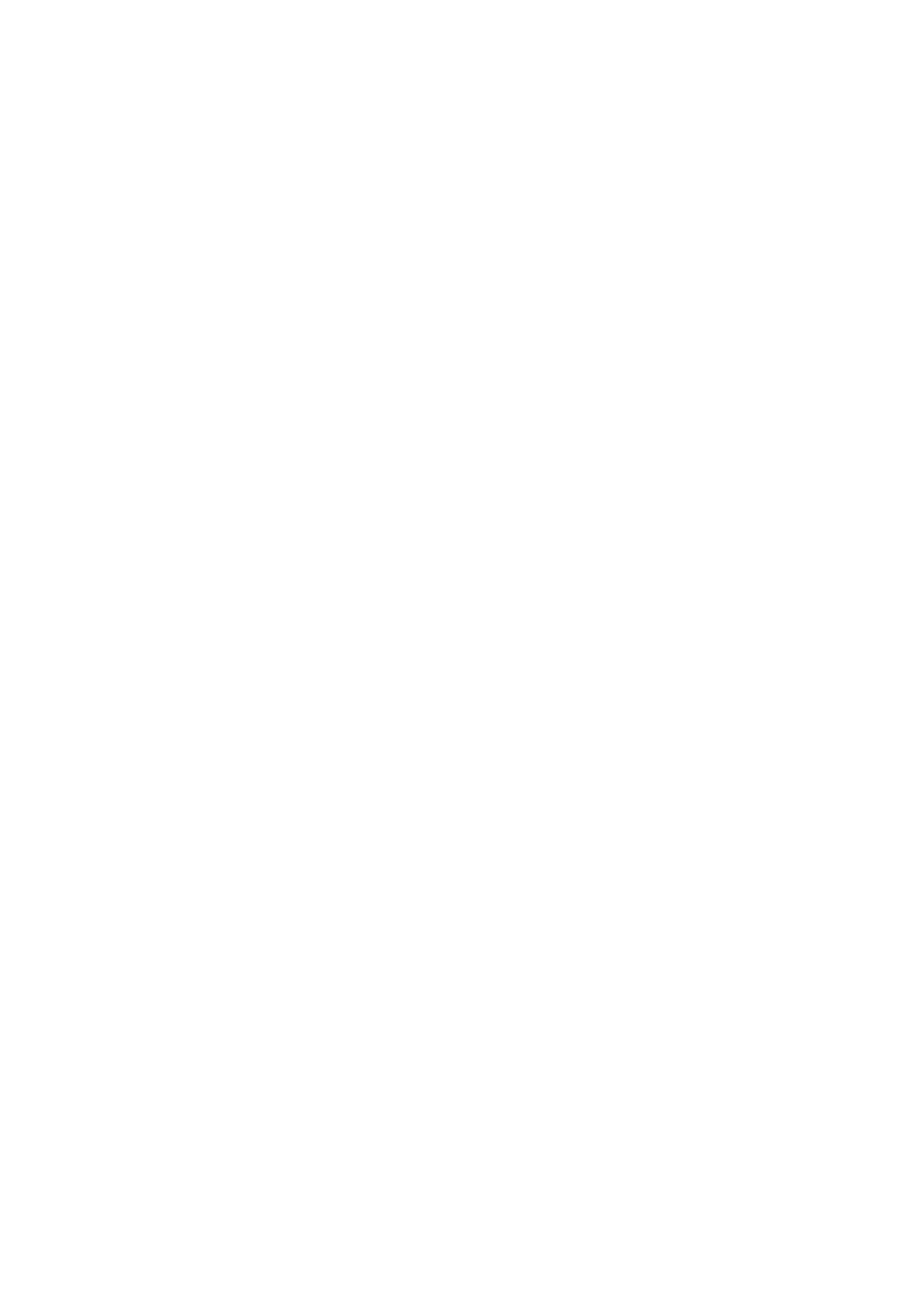# **Summary**

Exposure to potential dangers in the environment can evoke fear and anxiety, and lead to activation of the fear system. This system can be characterized by four central features; selectivity, automaticity, encapsulation and a specialized neural circuitry. Selectivity means that, rather than being open to any stimulus, the fear system can easily be activated by stimuli that have been associated with threatening situations in the evolutionary past. Automaticity of the fear system makes it possible for a stimulus to activate the fear system even by only rapid and preliminary perception of that stimulus. These two characteristics have been combined in several studies focusing on automatic responses to masked stimuli. Results of these studies indicate that emotional images, like faces and spiders, can elicit a conditioned fear response, even when stimuli are presented subconsciously. This study uses previously neutral images, horizontal and vertical gratings, as stimuli, which have been given emotional relevance through fear-conditioning. The goal of the current study is to determine if these unconsciously presented stimuli can still elicit a conditioned fear response. Using Continuous Flash Suppression to present stimuli subliminally, participants performed threshold measurements to determine two contrast levels; one at which stimuli would be invisible and one at which stimuli would be visible. Using these contrast levels, participants were then presented with subliminal stimuli and eye blink startle was measured by electromyographic (EMG) recordings from the orbicularis oculi beneath the right eye. The results indicated ineffective conditioning, and therefor provide no conclusive evidence that subliminal stimuli are sufficiently processed to elicit a conditioned response.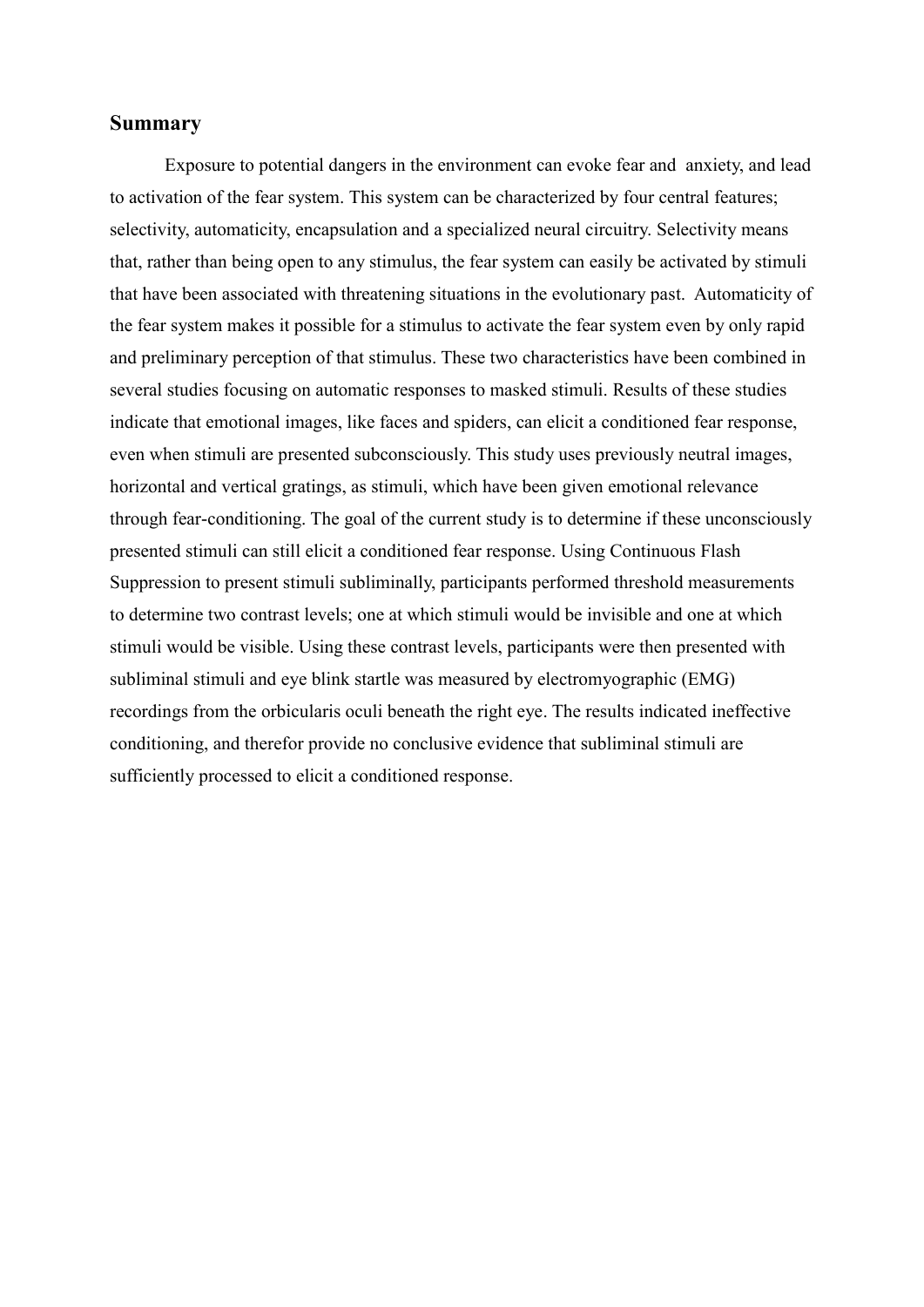## **Introduction**

The fast processing of threat signals is necessary to quickly respond to and cope with potential dangers in the environment (Singer, 2012). These potential dangers can evoke fear, which can be defined as an aversive emotional state elicited by external threatening cues that activate the defensive fear system of an organism [\(Hamm & Weike, 2005\)](#page-29-0). The fear system then organizes a behavioral pattern to adjust to the threat, resulting in either defensive action or defensive immobility (freezing and increased vigilance) [\(Hamm & Weike, 2005;](#page-29-0) [Lang,](#page-30-0)  [Bradley, & Cuthbert, 1997\)](#page-30-0). The short-lived arousal that characterizes fear is caused by activation of the defensive fear system and dissipates quickly after the threat is removed or avoided [\(Sylvers, Lilienfeld, & LaPrairie, 2011\)](#page-31-0). While fear is a response to a specific and imminent or acute threat, anxiety occurs when there is an ambiguous and uncertain threat [\(Sylvers et al., 2011\)](#page-31-0). While fear is often elicited by a defined stimulus, anxiety is often anticipatory to threatening stimuli [\(Öhman, 2008\)](#page-31-1). Characteristics of anxiety are hypervigilance and hyperarousal, which persist even when the threat is removed [\(Sylvers et](#page-31-0)  [al., 2011\)](#page-31-0).

The fear system can be characterized by four central features; selectivity, automaticity, encapsulation and a specialized neural circuitry [\(Ohman & Mineka, 2001\)](#page-31-2). Selectivity means that, rather than being open to any stimulus, the fear system can easily be activated by stimuli that have been associated with threatening situations in the evolutionary past (Ohman  $\&$ [Mineka, 2001\)](#page-31-2). But the fear system also shows strong plasticity; previously harmless stimuli that have been associated with aversive outcomes can also activate the system [\(Hamm &](#page-29-0)  [Weike, 2005\)](#page-29-0). Automaticity of the fear system makes it possible for a stimulus to activate the fear system even by only rapid and preliminary perception of that stimulus. Encapsulation entails that the fear system, once activated, can be resistant to conscious cognitive influences, like verbal instructions or awareness of stimuli [\(Hamm & Weike, 2005\)](#page-29-0). The specialized neural circuitry associated with the fear system mediates the functional relationship between events in the environment and behavior. This neural circuitry is organized around the amygdala, which mediates inputs from cortical and thallic sites to hypothalamic and brain stem nuclei that control aspects of fear behavior [\(Hamm & Weike, 2005;](#page-29-0) [Ohman & Mineka,](#page-31-2)  [2001\)](#page-31-2).

The plasticity of the fear system makes it possible to expand the range of stimuli that can activate the fear system [\(Hamm & Weike, 2005\)](#page-29-0). This can be achieved through classical fear conditioning, during which a neutral stimulus is paired with a threatening or aversive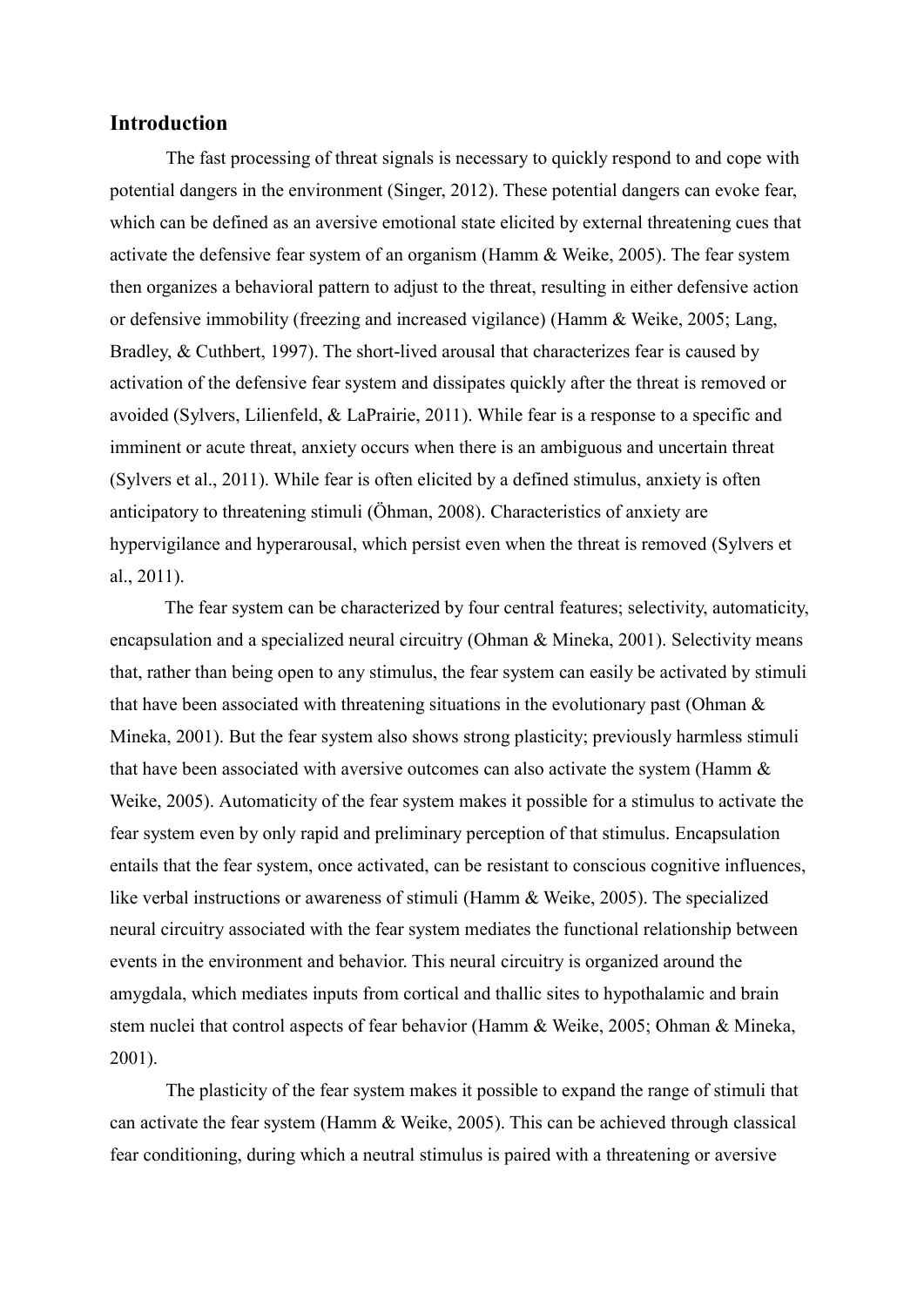stimulus, the unconditioned stimulus (US). After this pairing the previously harmless stimulus, now the conditioned stimulus (CS), becomes predictive of the US and will elicit responses that were previously associated with the aversive US [\(Critchley, Mathias, & Dolan,](#page-29-1)  [2002\)](#page-29-1). After aversive conditioning, presentation of the CS (now CS+) results in a conditioned fear response. To index basic defensive states, startle reflex methodology has become a popular psychophysiological measure [\(Grillon & Baas, 2003;](#page-29-2) [Hamm & Vaitl, 1996\)](#page-29-3). The startle reflex is an automatic response to abrupt and intense stimulation, and consists of a forward thrusting of the head and a descending flexor wave reaction extending to the knees [\(Grillon & Baas, 2003;](#page-29-2) [Lang, Bradley, & Cuthbert, 1990\)](#page-30-1). This muscle contraction can facilitate the flight response and/or protect the body from a sudden attack, by resulting in a protective posture with minimal exposure of sensitive areas [\(Grillon & Baas, 2003;](#page-29-2) [Yeomans,](#page-32-0)  [Li, Scott, & Frankland, 2002\)](#page-32-0). In humans the startle reflex can be measured by recording the eyeblink reflex, which is the most stable component of the startle reflex [\(Lang et al., 1990\)](#page-30-1). The eyeblink, consisting of the rapid contraction of the orbicularis oculi muscle, can be elicited by short, intense stimuli of an auditory, visual or tactile nature, but the acoustic startle is most commonly used [\(Grillon & Baas, 2003\)](#page-29-2). The eyeblink elicited by an acoustic startle has an onset latency ranging from 20 to 50 ms and can be detected by measuring the electrical activity associated with the contraction of the orbicularis oculi muscle, by placing two electrodes below one eye (electromyogram, EMG). The difference in startle amplitude between threat (CS+) and safe (CS-) conditions is the fear-potentiated startle and has become an important measure of conditioned fear responses in humans [\(Grillon & Baas, 2003\)](#page-29-2). Advantages of the fear-potentiated startle as a measure of conditioned fear are that it measures aversive learning rather than non-specific arousal and is unrelated to contingency awareness [\(Grillon & Baas, 2003;](#page-29-2) [Hamm & Weike, 2005\)](#page-29-0).

Due to the automaticity of the fear activation, rapid and preliminary perception of a stimulus can be enough to activate the fear system. Stimuli can elicit conditioned fear responses, namely freezing, increased blood pressure, changes in heart rate and increased skin conductance response, without being processed in the primary visual cortex, or without conscious perception [\(Fanselow, 1994;](#page-29-4) [Hamm & Weike, 2005;](#page-29-0) [Williams et al., 2004\)](#page-31-3). Nonconscious or subliminal perception has been an important field of study since the emergence of psychology. Perception is thought to be subliminal when a stimulus is demonstrated to be invisible while still influencing thoughts, feelings, actions, learning or memory [\(Kouider &](#page-30-2)  [Dehaene, 2007\)](#page-30-2). To provide visual stimulation without conscious awareness several techniques have been developed. One of these techniques is backwards masking in which a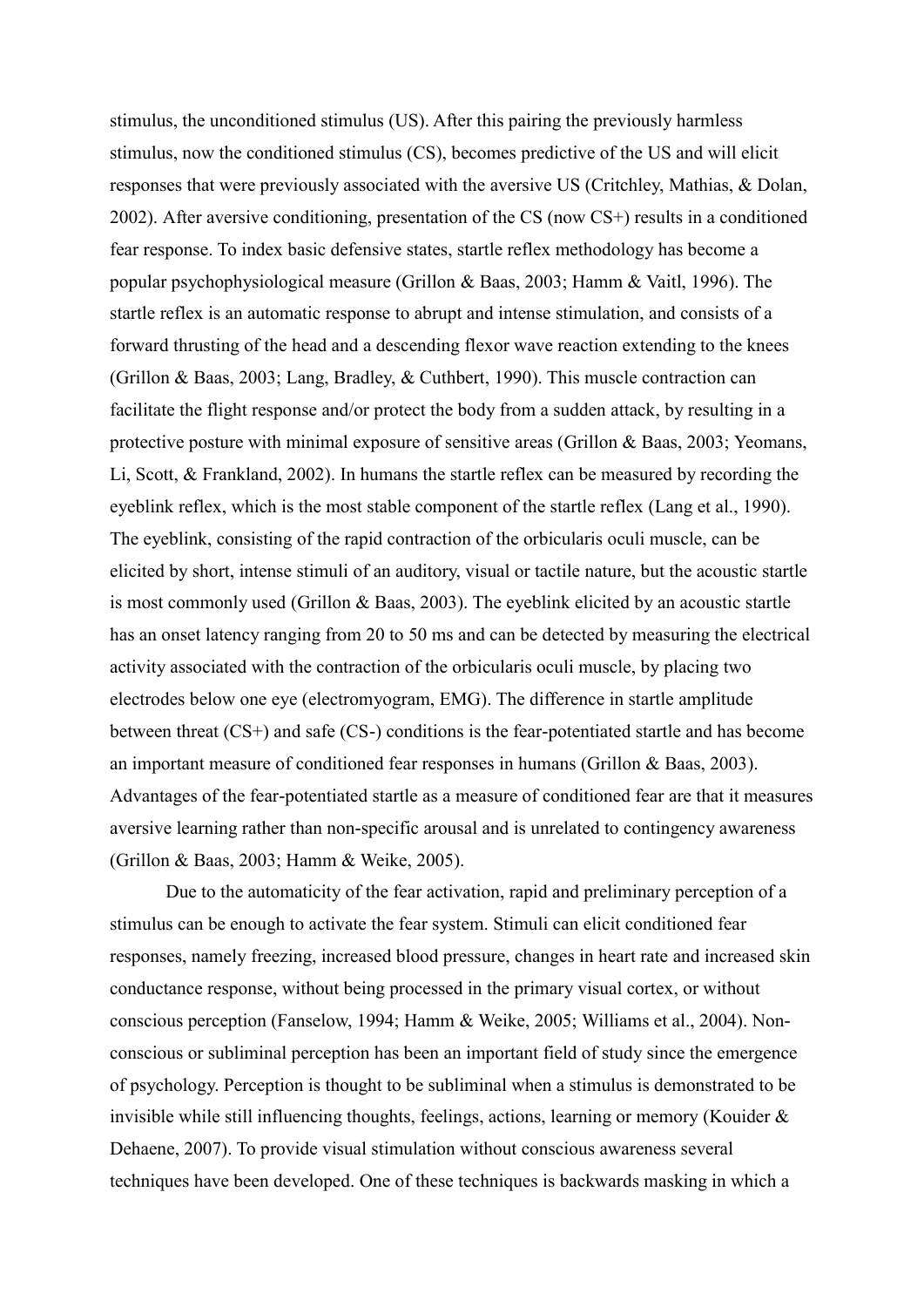stimulus is degraded by presenting it too briefly for reliable detection or by superimposing a mask on it. However, with backwards masking it is difficult to determine if the stimulus really falls outside conscious awareness [\(Kim & Blake, 2005\)](#page-30-3). A more reliable method of influencing visual awareness is binocular rivalry. When presented with two different images to the two eyes, the two images rival for visibility, with conscious perception shifting between the two images [\(Tong, Meng, & Blake, 2006\)](#page-31-4). Only one image is visible (or dominant) at any time, while the other is invisible (or suppressed). Unlike backward masking, wherein awareness is manipulated by changing visual stimulation, in binocular rivalry visual stimulation in unchanging; it is the observer's awareness that is constantly changing. This constantly changing perception is however a limitation of binocular rivalry; the switches in perception are unpredictable and the images are suppressed for a short time. Another method, continuous flash suppression (CFS), overcomes this limitation [\(Lin & He, 2009\)](#page-30-4). By continuously flashing contour-rich, high-contrast patterns to one eye, the image presented to the other eye is suppressed. The period of suppression for CFS is about ten times that of binocular rivalry, which make CFS a more consistent and controllable way to manipulate awareness [\(Tsuchiya & Koch, 2005\)](#page-31-5).

Combining the selectivity and the automaticity of the fear system, several studies have focused on automatic responses to masked stimuli. In many of these studies [\(Singer, Eapen,](#page-31-6)  [Grillon, Ungerleider, & Hendler, 2012;](#page-31-6) [Williams et al., 2004;](#page-31-3) [Yang, Zald, & Blake, 2007\)](#page-32-1), the stimuli consisted of emotional faces, since the processing of these faces seems to be an automatic process. Williams et al. [\(2004\)](#page-31-3) used backward-masking to present different facial expressions. Results of this study showed that fearful stimuli evoked faster skin-conductance response (SCR) rise times than neutral stimuli, but there were no significant differences in SCR amplitude between masked fearful and masked neutral stimuli. This indicates that conscious perception of fearful stimuli is necessary for autonomic arousal. Singer, Eapen, Grillon, Ungerleider and Hendler [\(2012\)](#page-31-6) used a binocular rivalry procedure to present pictures of fearful or neutral expressions, which competed for conscious perception with pictures of a house. Participants consisted of social anxiety disorder patients, panic disorder patients and healthy controls, and were chosen based on the theory that the emergence and persistence of anxiety is caused by an exaggerated tendency to process threat signals. Both patient groups experienced a greater initial threat bias than healthy controls. This threat bias was determined by calculating the initial predominance of face (IPF) index to estimate whether the emotional expression of a face affects the incidence of its immediate selection into awareness [\(Singer et](#page-31-6)  [al., 2012\)](#page-31-6). This increased initial threat bias could mean that increased anxiety can affect the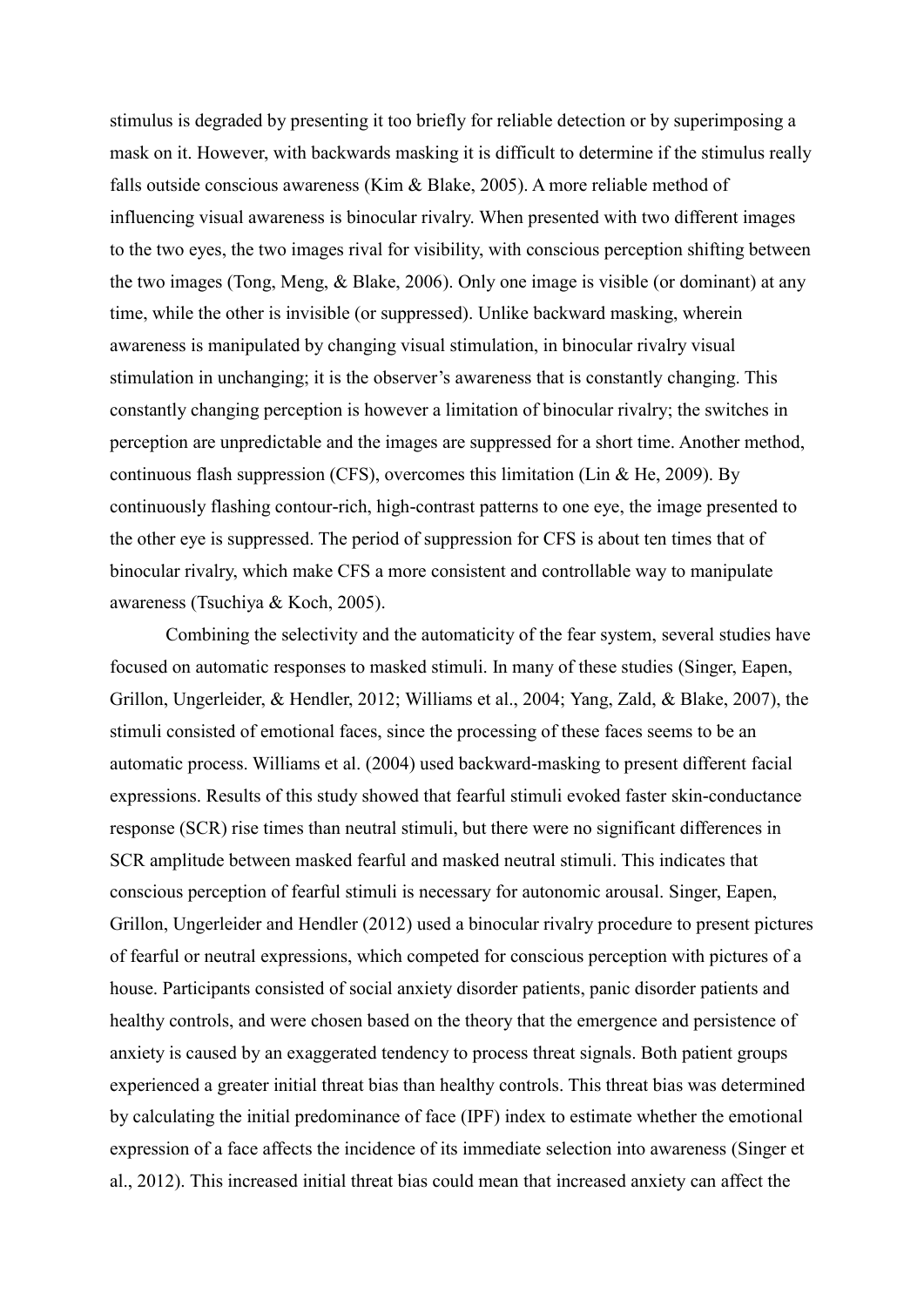visibility of stimuli, which would make it more difficult to consistently present them outside of conscious awareness. The most recently developed method of presenting stimuli outside of awareness, Continuous Flash Suppression (CFS), was used by Yang, Zald and Blake [\(2007\)](#page-32-1) to present fearful, neutral and happy expressions to healthy participants. The participants had to indicate when (parts of) a face became visible. Fearful faces were identified faster than neutral or happy faces, which suggests that negatively charged facial expressions gain preferential access to awareness. This enables the rapid detection of potentially dangerous situations, even when stimuli are unconsciously perceived [\(Yang et al., 2007\)](#page-32-1).

These studies demonstrate the fast unconscious processing of emotional faces, but studies have also been performed using different types of threatening stimuli. Öhman & Soares [\(1993,](#page-31-7) [1994\)](#page-31-8) showed backwardly masked threatening stimuli (pictures of snakes and spiders) and neutral stimuli (pictures of flowers and mushrooms) to healthy subjects [\(1993\)](#page-31-7) and phobic and normal subjects [\(1994\)](#page-31-8). In healthy subjects the conditioned differential response to both the fear-relevant CS+ and the fear-relevant CS- remained during extinction, but with fear-irrelevant stimuli, masking was very effective in ruling out the conditioned SCRs [\(Ohman & Soares, 1993\)](#page-31-7). Phobic subjects showed enhanced skin conductance responding specifically to their fearful stimulus, regardless of masking conditions. Masked stimuli were as effective in eliciting physiological fear responses as unmasked stimuli in phobic subjects [\(Ohman & Soares, 1994\)](#page-31-8). However, this study had been criticized by Mayer, Merckelbach and de Jong (1999), mainly for their labeling of subjects as phobic, while they were fearful subjects; none were clinically diagnosed with a serious clinical phobia. Mayer, Merckelbach and de Jong have tried to apply the paradigm outlined by Öhman and Soares [\(1994\)](#page-31-8) to patients suffering from phobias, but they were unable to replicate the results. Another study by Öhman and Soares [\(1998\)](#page-31-9) focused on emotional conditioning to masked stimuli. The results showed that, in non-fearful participants, only the masked fear-relevant stimuli were able to elicit a differential response to the CS+ and the CS-, while the fearirrelevant did not elicit a differential response [\(Ohman & Soares, 1998\)](#page-31-9).

Aside from the unconscious processing of threatening stimuli, the study by Öhman and Soares [\(1993\)](#page-31-7) also demonstrated that fear conditioning can occur independently of conscious awareness. When subjects are conditioned to an unseen visual stimulus, an association between the conditioned stimulus and threatening or harmful unconditioned stimulus is still formed [\(Critchley et al., 2002\)](#page-29-1). This ability was further demonstrated in a recent study by [Raio, Carmel, Carrasco, and Phelps \(2012\)](#page-31-10). Participants were presented with conditioned stimuli (fearful faces), which were suppressed using CFS for one group and not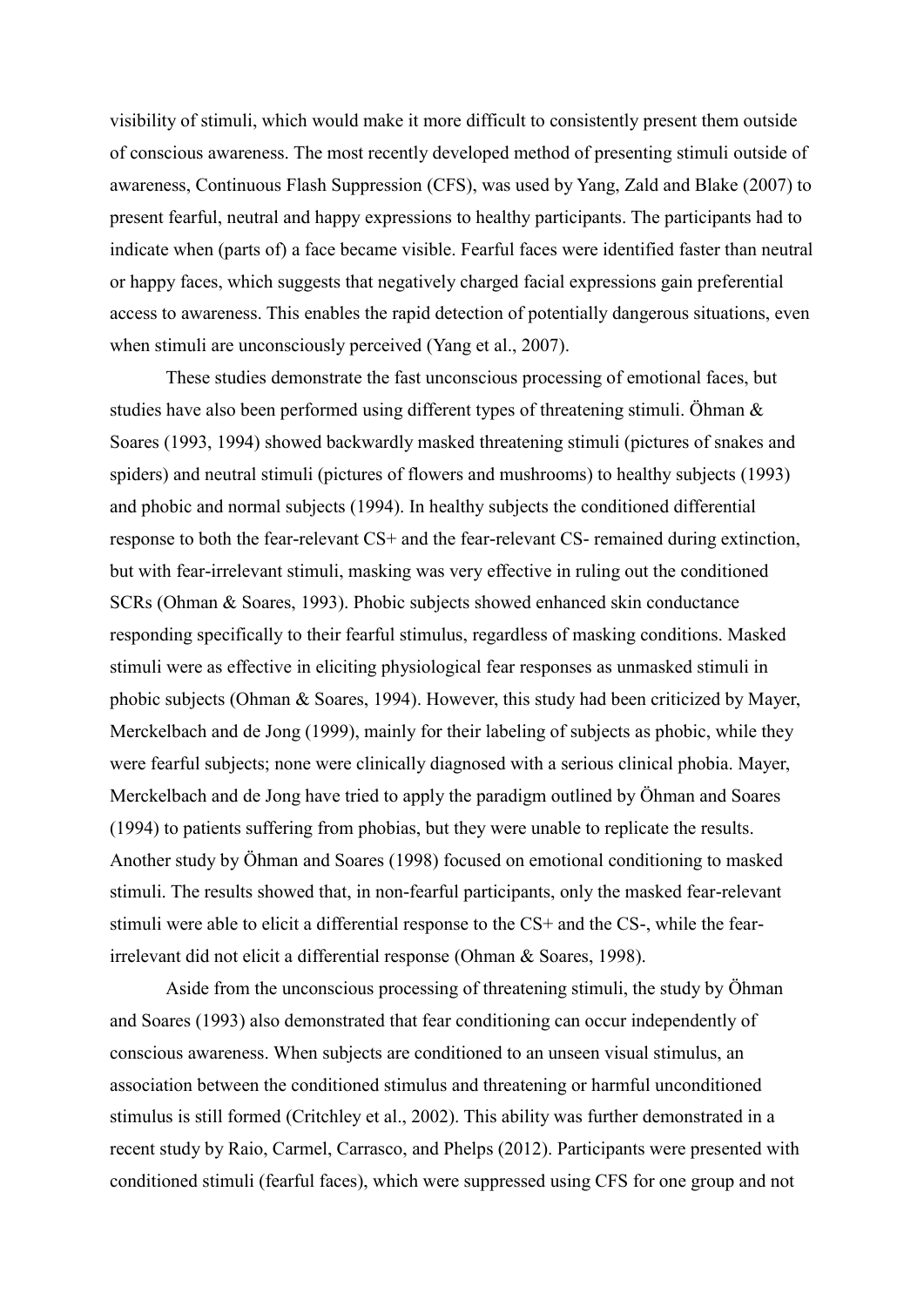suppressed for the other group. One image co-terminated with a shock while the other was never presented with a shock. Fear learning was assessed by comparing the skin conductance responses (SCRs) between the CS+ and CS- conditions. [Raio et al. \(2012\)](#page-31-10) found significantly greater SCRs to the CS+ then to the CS- in both the aware and unaware group. An important difference was the timing of fear learning; in the aware group learning increased over time, but the unaware group only showed significant learning during early acquisition [\(Raio et al.,](#page-31-10)  [2012\)](#page-31-10). In a subsequent study by [Lau, Carmel, Raio, and Schiller \(2012\)](#page-30-5) determined if fear reversal learning (modification of conditioned fear responses) is possible when stimuli are presented outside of awareness. Once again using CFS, during the fear learning phase two groups of participants (aware and unaware) were presented with two images of spiders; one was reinforced with a shock. Immediately after acquisition, fear reversal began; the CS+ became the CS- and vice versa. The results showed that reversal learning without awareness occurred quickly but was also quickly lost, while reversal learning without awareness was slower and lasted until the end of the experiment.

While masked fear-relevant stimuli like angry or fearful faces and pictures of snakes and spiders have been shown to elicit a fearful response, Alpers, Ruhleder, Walz, Mühlberger and Pauli [\(2005\)](#page-29-5) used simple geometric patterns and induced emotional relevance in one of the two stimuli by fear conditioning. The horizontal and vertical gratings used as stimuli were presented, competing in binocular rivalry, which led to an alternating percept of the stimuli. One of the patterns was paired with an electric shock, and participants indicated their alternating perception by key presses. After conditioning, participants rated the, previously neutral, CS+ more negatively than the CS-. Participants showed an increasing, but weak, predominance of the CS+ with respect to the initial percept of each trial. The results of this study indicate that emotional relevance of visual stimuli can influence information processing [\(Alpers et al., 2005\)](#page-29-5). Like Alpers et al. [\(2005\)](#page-29-5) the current study uses neutral, simple geometric patterns (horizontal and vertical gratings) as stimuli, adding emotional relevance through fearconditioning. Even though conditioning can be achieved when stimuli are presented subliminally [\(Critchley et al., 2002\)](#page-29-1), to ensure effective learning of the CS-US pairings with little trials, the stimuli will be clearly presented to both eyes. Following conditioning, the stimuli will be presented using continuous flash suppression, which can render a stimulus invisible for a significantly longer period of time than binocular rivalry. The goal is to determine if these unconsciously presented stimuli can still elicit a conditioned fear response. This conditioned fear response will be measured by determining the eye-blink startle, which is one of the fear responses present even without conscious perception of the stimuli. Based on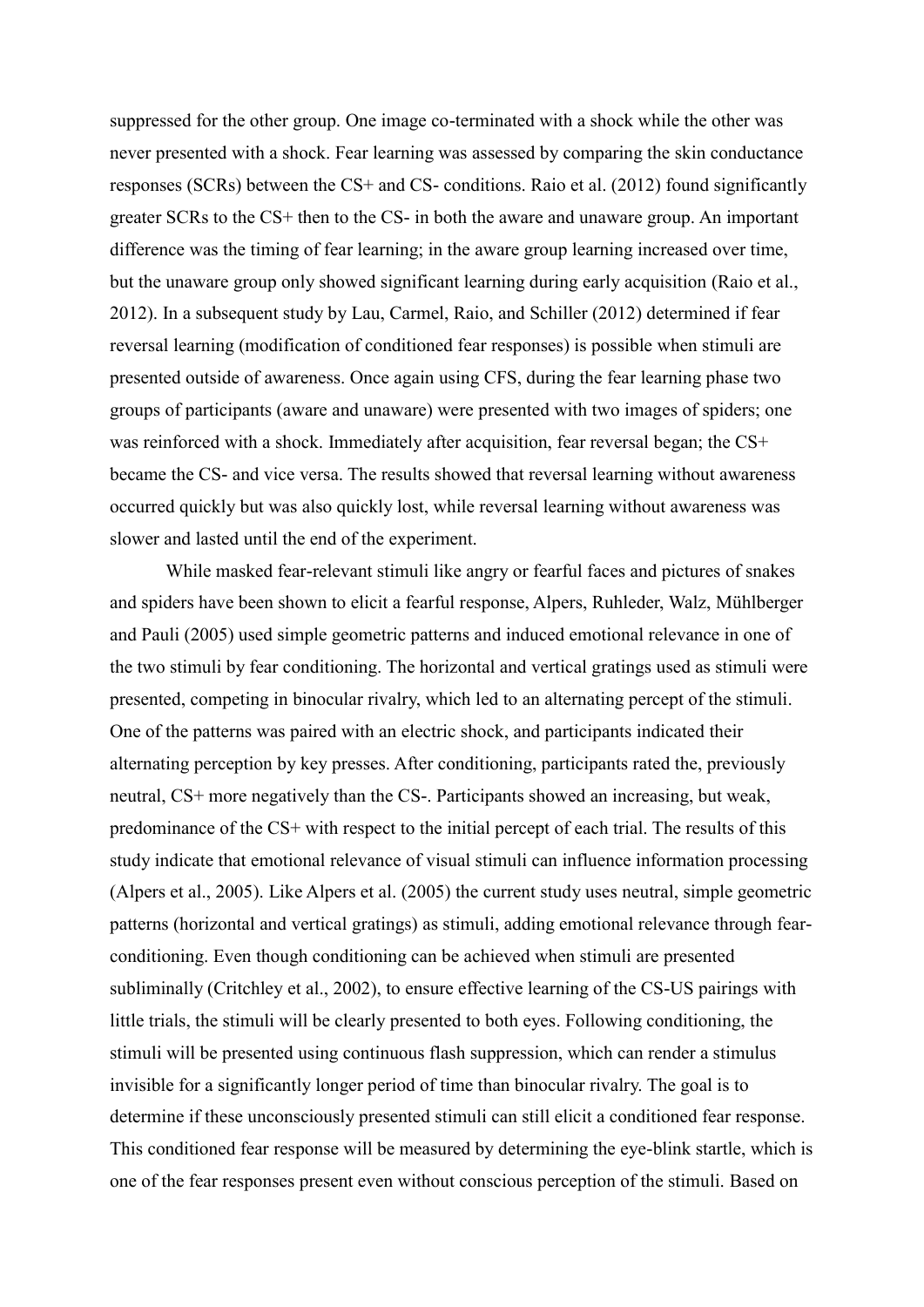previous research, one would expect emotional stimuli to be processed regardless of conscious perception.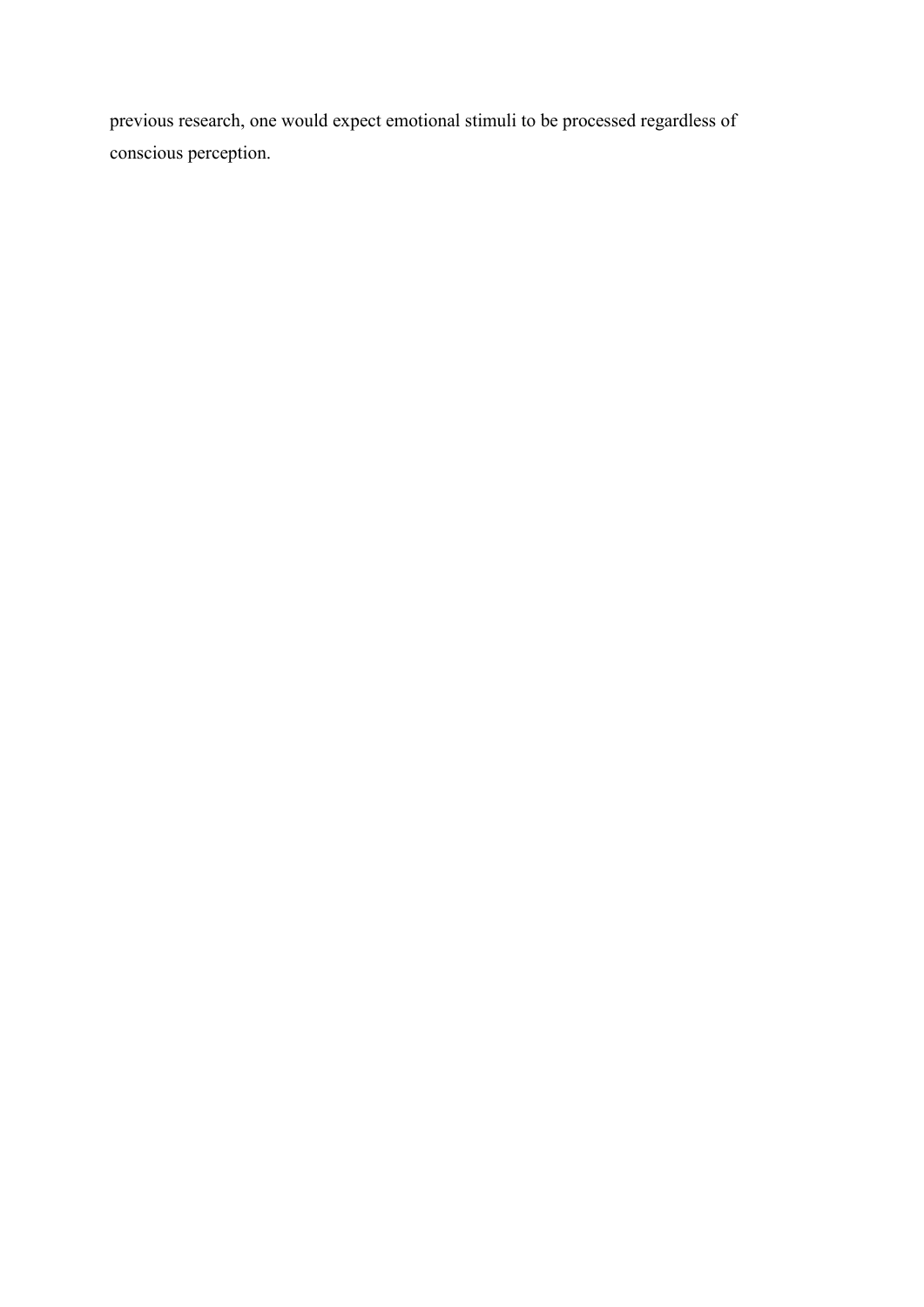# **Methods**

#### *Participants*

The research participants were 22 students at Utrecht University (15 women and 7 men, mean age  $= 23.6$  years, sd  $= 3.0$  years). Participants were recruited by posters and flyers distributed in University buildings. Only those with good stereoscopic vision were asked to respond. The posters and flyers also mentioned that participants would receive light electrical shocks. The study was presented as a study researching the link between visual perception and fear; they were naive to the specific goal of the experiment.

Of the 22 initial participants only 16 completed the experiment. One participant was excluded due to an inability to see any of the stimuli during the training sessions. One participant was excluded due to extreme dominance of the left eye. One participant was excluded for not following the instructions, this participant kept looking past the mirror stereoscope during several phases of the experiment, including instructed acquisition. One participant was excluded due to extremely low performance during the threshold measurements, making it impossible to present stimuli at a contrast where they would be visible. Two participants were excluded due to high performance during the threshold measurements, making it difficult to present stimuli at a contrast where they would be invisible to the participant.

The resulting 16 participants (10 women, 6 men) had a mean age of 24.2 years with a standard deviation of 2.9 years (see table 1).

|              | $\bm{N}$ | $M$ (age) | $SD$ (age) |  |
|--------------|----------|-----------|------------|--|
| Male         | O        | 25.33     | 4.03       |  |
| Female       | 10       | 23.50     | 1.90       |  |
| <b>Total</b> | 16       | 24.20     | 2.90       |  |

**Table 1.** *Number of participants (male and female), mean and standard deviation of ages.*

# *Apparatus & Materials*

The stimuli were created on an Apple Mac Pro computer running OS X and Matlab 7.4 with the Psychophysics Toolbox extension [\(Brainard, 1997\)](#page-29-6). Presentation of the stimuli occurred on a linearized LaCie III 22" display at 60 Hz. The stimuli were viewed through a mirror stereoscope, which ensured a standard optical path length of 57 cm from the eyes to the monitor.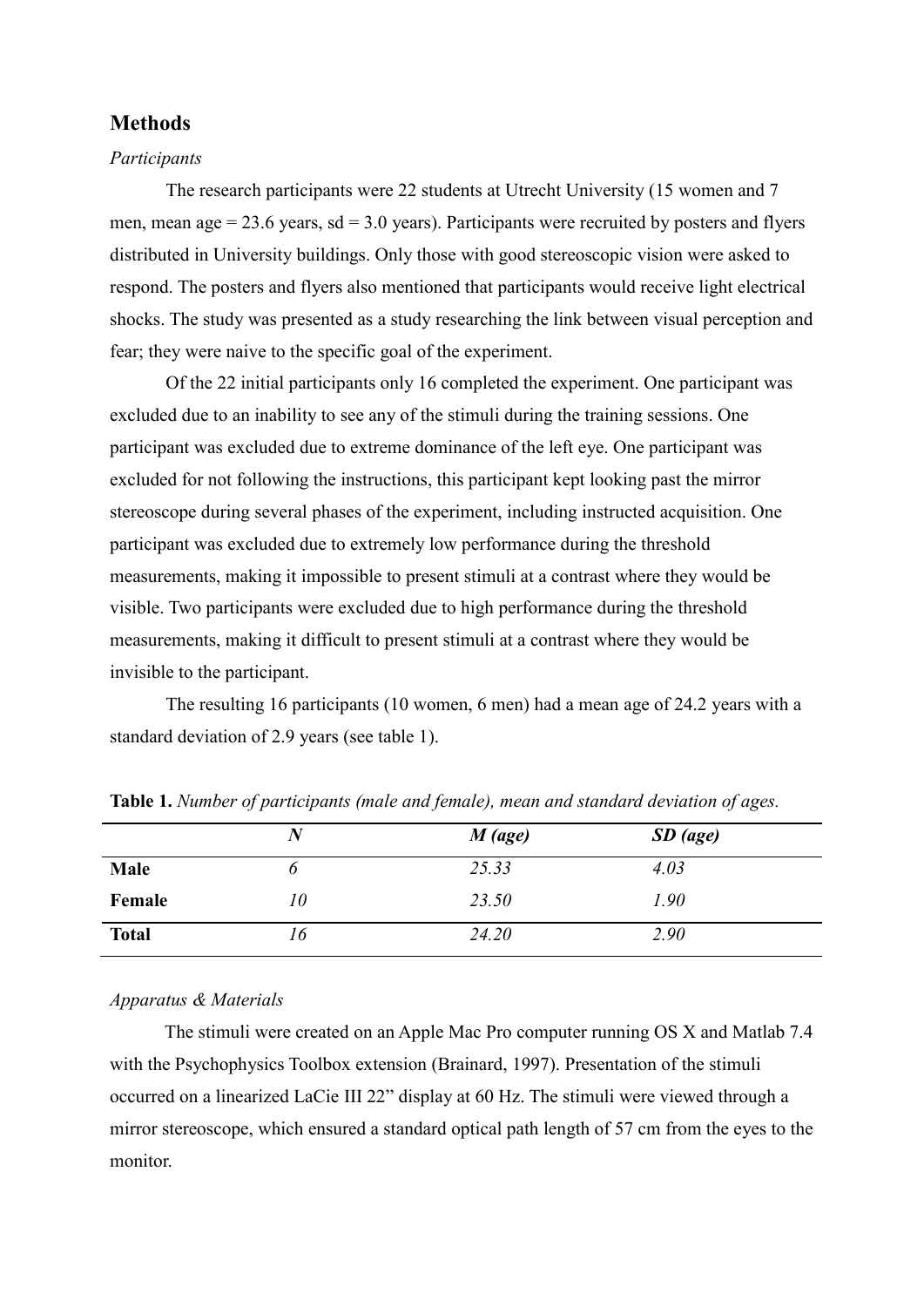Shock stimuli were delivered through a constant current simulator (Digitimer DS7A, Digitimer Ltd., Letchworth Garden City, United Kingdom) with tin cup electrodes placed over the inner wrist of the left arm. Startle stimuli, bursts of white noise with an instantaneous rise time, were presented through circumaural headphones (Sennheiser HD201). Eye blink startle was measured by electromyographic (EMG) recordings from the orbicularis oculi beneath the right eye; one electrode was centralized under the pupil and another approximately 15 mm lateral towards the outer cantus of the eye. CMS/DRL electrodes were used as isolated ground electrodes, placed behind each ear on the mastoid portion of the temporal bone.

#### *Stimuli*

The stimuli were presented against a background consisting of band-pass filtered noise in a black/gray pattern. The background was identical for both halves of the screen; fusion of this background leads to better rivalry between the target images (grating/noise and mask). Stimuli consisted of circular horizontal and vertical sine-wave gratings (1.91° of visual angle, 4 cpd) and a circular noise patch consisting of band-pass filtered noise. Band-pass filtered noise was also used as a mask (2.10° of visual angle). To create a flickering image necessary for continuous flash suppression, polarity of the mask was rapidly inverted (12 Hz). The edges of the images were smoothed with a cosine ramp of 0.29° of visual angle for the gratings and noise patch, and 0.42° of visual angle for the mask. The stimuli, noise patch and mask were presented inside a grey rectangle with a black outline of identical height and width as the mask. A fixation point was placed in the center of the stimuli. The gratings, noise patch and mask are shown in Figure 1. Total presentation time of the stimuli during all phases was four seconds. To avoid abrupt onset of the target images the contrast of these images was increased from 0% contrast to the desired contrast during the first half of the presentation time and then stayed constant at the desired contrast during the second half. The shock stimuli had a duration of 625 ms with an intensity determined individually. Startle stimuli were 105 db, 50 ms duration bursts of white noise.



**Figure 1.** *Images used during the experiment. From left to right: Vertical gratings, horizontal gratings, noise patch, mask polarity A and mask polarity B.*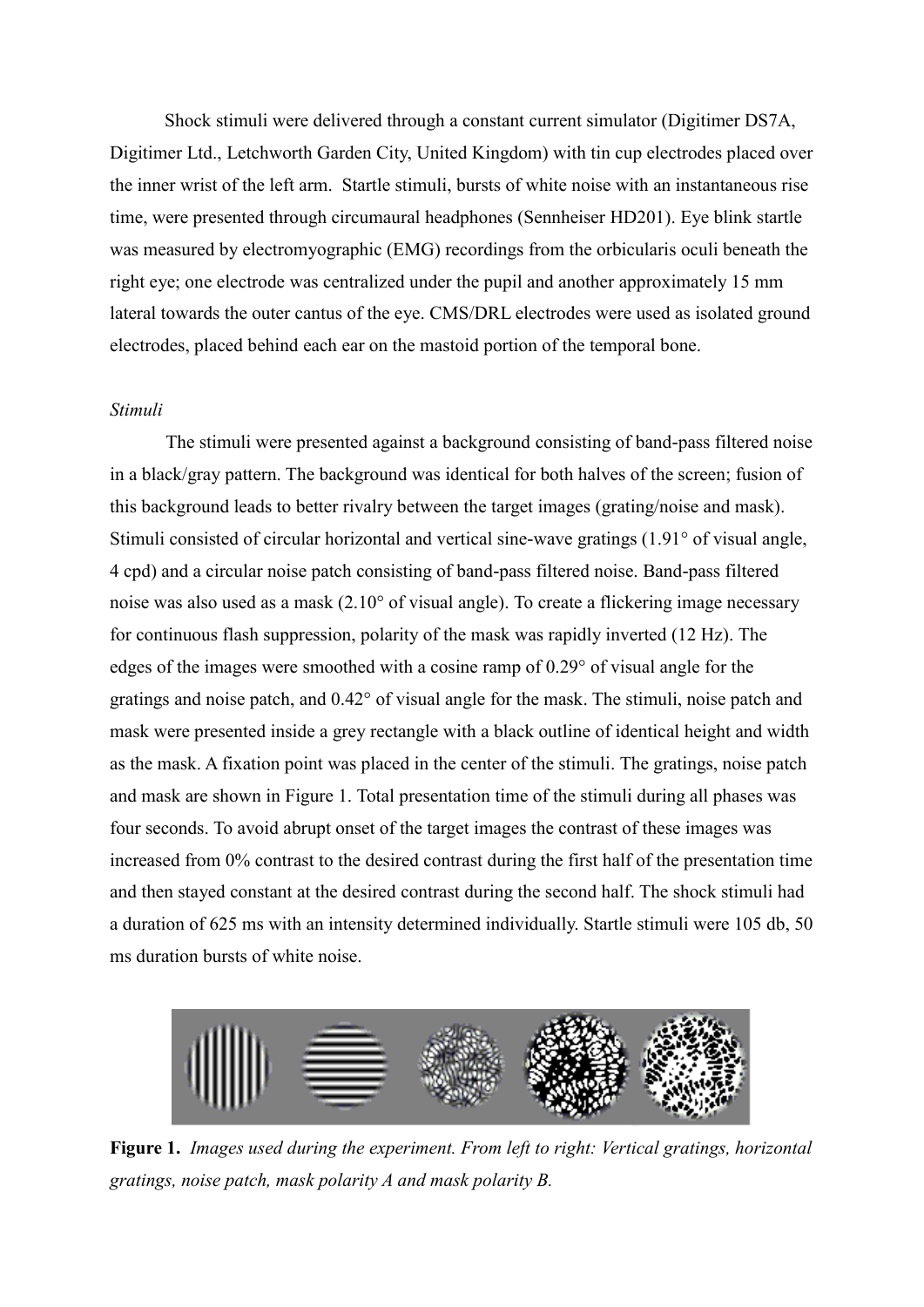To determine a contrast at which the gratings would be invisible and a contrast at which the gratings would be visible to the participant, a Weibull distribution was fitted to the results of threshold measurements. From this distribution two contrast thresholds were extracted, one where the participant would have less than 50.5% correct and one where the participant would have more than 95% correct. When it was not possible to fit a Weibull distribution to the data or the thresholds could not be calculated, contrast thresholds were determined after visual inspection of the data (see Data Analysis for examples).

The orientation of the CS+ and CS- was counterbalanced based on participant number.

# *Procedure*

After arriving in the laboratory, participants were asked several questions about their physical and mental health, focusing on anxiety disorders, epilepsy and claustrophobia. Male participants were also asked if they suffered from total or partial red-green color blindness. To determine if participants had any defects of binocular vision, they were asked to undergo part of the TNO test for stereoscopic vision (Plate I, II, III and V(1-3)) (TNO Test for Stereoscopic Vision, Richmond Products Inc., Albuquerque, USA). All participants were able to correctly identify the test figures on Plate V(2) at a retinal disparity of 60 seconds of arc. Following this test they signed a consent form and answered the questions pertaining to trait anxiety of a Dutch version of the Spielberger State-Trait Anxiety Inventory (STAI-T) [\(Defares, Ploeg, &](#page-29-7)  [Spielberger, 1980\)](#page-29-7).

#### **Training & Pre-test**

After taking place behind the computer, participants were shown the gratings, masking images and noise patch twice, once without looking through the mirror stereoscope and once while looking through the mirror stereoscope. They were instructed to initiate presentation of the stimuli by pressing the space bar. After each trial participants used the arrow keys to indicate whether they were presented with gratings (horizontal or vertical) or a noise patch (2AFC discrimination task). Participants first completed two short training sessions, each consisting of 16 trials, during which they received verbal feedback from the experimenter on their performance. They were shown either vertical gratings or a noise patch to one eye and an alternating/flickering image to the other eye. The training was followed by the pre-test, consisting of 96 trials. They did not receive any feedback on their performance. This was followed by another two training sessions, this time participants were shown either horizontal gratings or a noise patch. They then performed another 2AFC discrimination task with horizontal gratings, also consisting of 96 trials.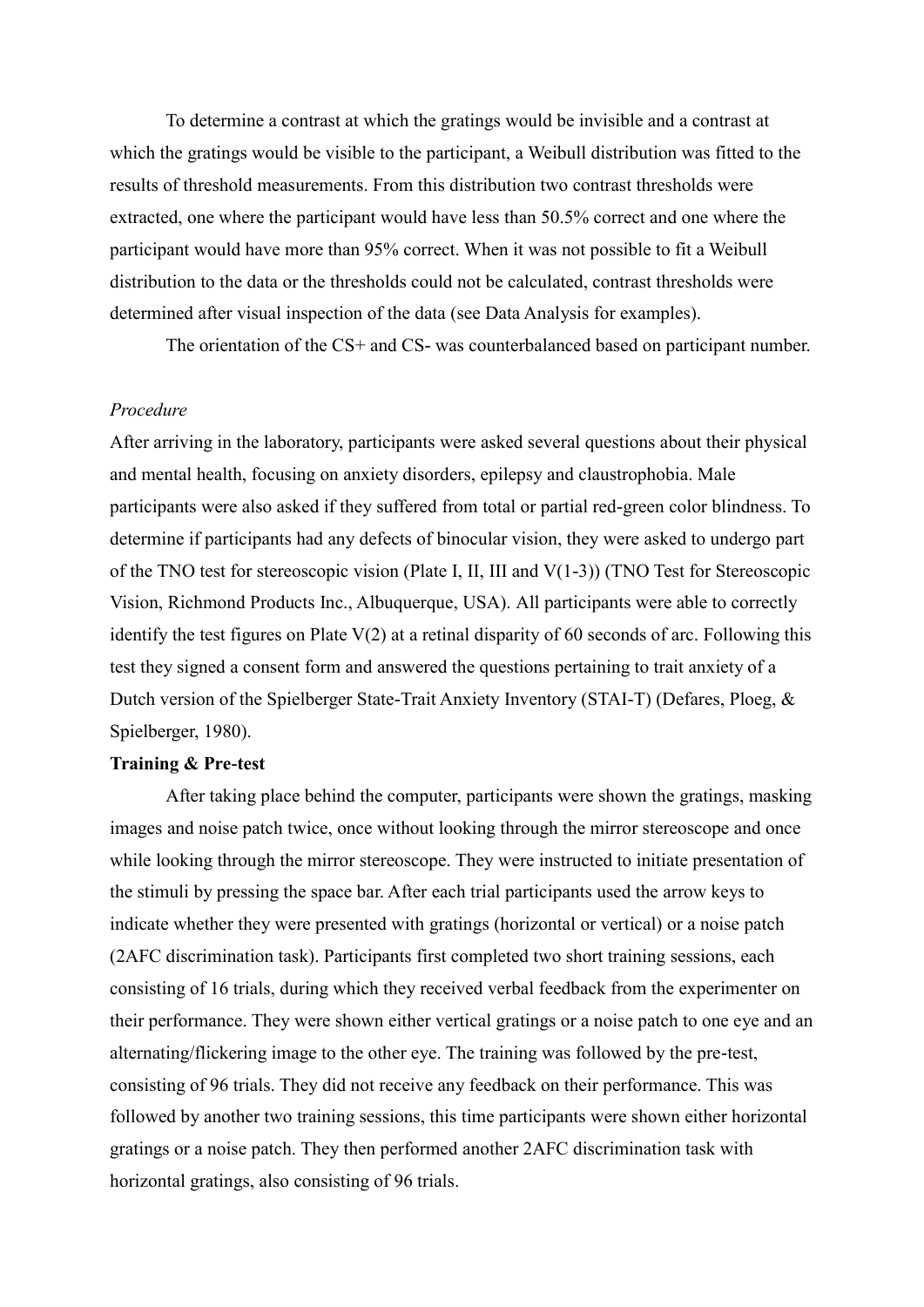During the two pre-tests, the contrasts of the gratings and the noise patch were varied using two independent, randomly interleaved staircases (QUEST, [\(Watson & Pelli, 1983\)](#page-31-11)). Both staircases estimated the 75% correct threshold for discrimination between the two images. The gratings and noise patch were randomly presented to either the left or right eye.

#### **Applying electrodes**

After a short break, during which the contrast thresholds where determined for each individual participant ( $\leq 50.5\%$  correct &  $\geq 95\%$  correct), they returned to the laboratory and electrodes were applied.

#### **Shock Work Up**

Next, participants underwent a standardized shock workup procedure [\(Klumpers,](#page-30-6)  [Heitland, Oosting, Kenemans, & Baas, 2012\)](#page-30-6). This procedure consisted of one extremely light electrical shock to test the set-up, followed by 5 sample shocks to set the shock intensity. Through this procedure the shock intensity was set individually for each participant at a level considered as "quite annoying" but not painful. The final intensity for all participants ranged from 0.5 mA to 2.2 mA ( $M = 1.4$  mA,  $SD = 0.48$  mA).

# **Startle Habituation**

To adapt participants to startle stimuli, they underwent a short habituation procedure, during which the startle stimuli were presented 12 times. The first presentation occurred after 4 seconds, following presentation occurred after an inter-trial interval ranging from 19 to 23 seconds. During the procedure participants were asked to look at a fixation cross through the mirror stereoscope (presented to both eyes).

#### **Instructed Acquisition**

During the acquisition phase, participants were presented with a total of 12 CS+ and 12 CS- trials. Prior to the phase, instructions were displayed on screen indicating (both through text and example images) which of the gratings could be presented with a shock (threat) and which would never be paired with a shock (safe). The stimuli were presented unmasked at full intensity to both eyes; the participants viewed the stimuli through the mirror stereoscope. Participants were presented with eight CS+ and eight CS- trials in random order. The startle probe was presented in six out of 12 CS+ and six out of 12 CS- trials, with a random onset time between 2325 and 2825 ms. Six of the CS+ presentations were reinforced with a shock, with an onset time of 3375 ms. Total presentation time of the stimuli was 4 seconds. During the inter-trial interval (17-21 seconds) the fixation point was red. One second before the start of the next trial the fixation point turned green and stayed green during the trials.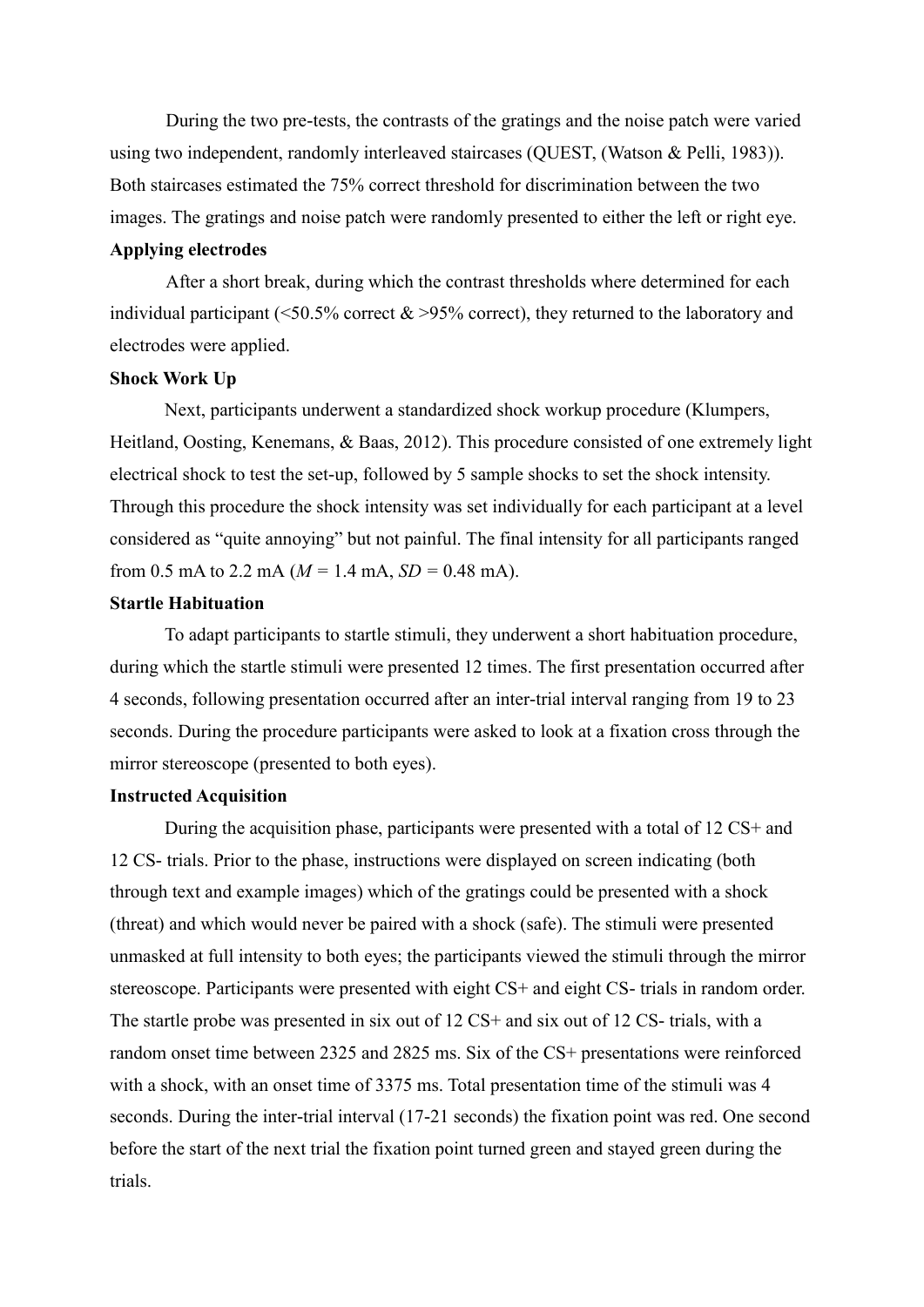

**Figure 2.** *The order of the different phases in the task and the number of trials per phase. The entire experiment lasted approximately two hours.*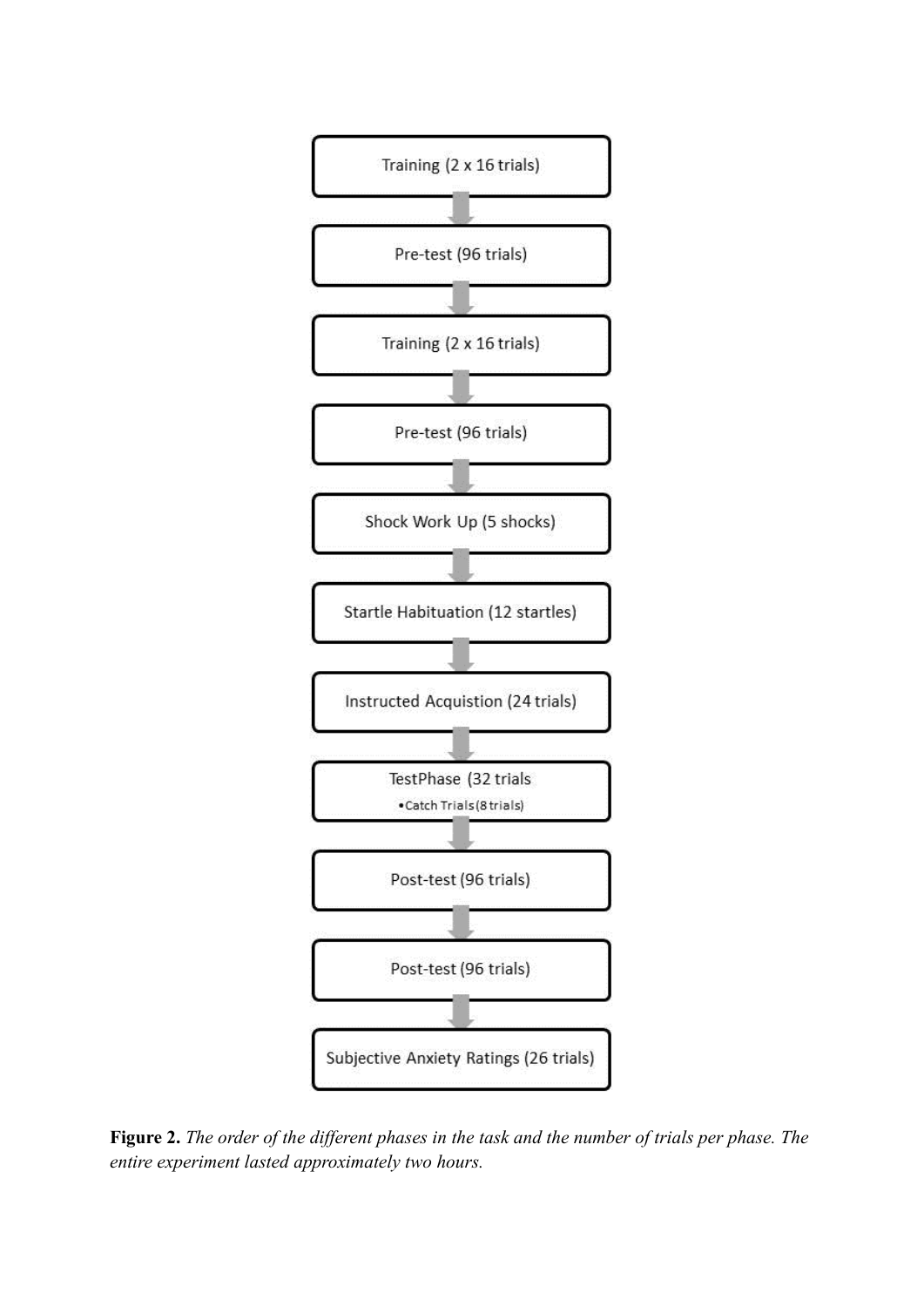## **TestPhase**

Following acquisition, the participants were presented with 16 CS+ and 16 CS- trials. Both CS+ and CS- were presented at the low contrast at which the stimuli would be invisible to the participant (less than 50.5% correct), as determined after the threshold measurements. Of the 16 CS+ and 16 CS- trials, 12 of each (75%) were presented with the startle probe, which had a random onset time between 2325-2825 ms. Eight extra trials were presented randomly interspersed between the low contrast trials. During these trials  $(4 \text{ CS} + \& 4 \text{ CS} - )$  the stimuli where presented at higher contrast, also determined after the threshold measurements. At this higher contrast the stimuli should be visible to the participant. The startle probe was presented in three out of four trials; the third CS+ and third CS- trial were presented without a startle probe. Three out of four CS+ trials were reinforced with a shock; a shock was absent in the second CS+ trial. By presenting the stimuli at a contrast where the stimuli are visible and reinforcing the presentation of the CS+ with a shock, extinction is delayed/prevented. The inter-trial interval had a random duration of 17 to 21 seconds. During this time the fixation point was red. The fixation point turned green one second before the start of the next trial and stayed green during the trials.

#### **Post-test**

Participants next performed the two 2AFC discrimination tasks again, in the same order as at the start of the experiment.

#### **Subjective Anxiety Ratings**

During the last part of the experiment participants were shown 26 trials consisting of six masked CS+ low contrast trials, six masked CS+ high contrast trials, six masked CS- low contrast trials and six masked CS- high contrast trials. During the last two trials participants were shown unmasked CS+ and CS- without looking through the mirror stereoscope. The trials were presented in random order. After each trial the participants were asked to rate their fear of receiving an electrical shock on a 10-point scale.

#### *Data Analysis*

Scores on the trait anxiety scale of a Dutch version of the Spielberger State-Trait Anxiety Inventory (STAI-T) [\(Defares et al., 1980\)](#page-29-7) were calculated by inverting the responses to specific questions and adding up the scores to create a final score. Startle data were preprocessed and checked for artifacts according to previously published guidelines [\(Blumenthal](#page-29-8)  [et al., 2005\)](#page-29-8) and procedures [\(Bocker, Baas, Kenemans, & Verbaten, 2004;](#page-29-9) [Klumpers,](#page-30-7)  [Raemaekers, et al., 2010;](#page-30-7) [Klumpers, van Gerven,](#page-30-8) et al., 2010). To analyze the results, the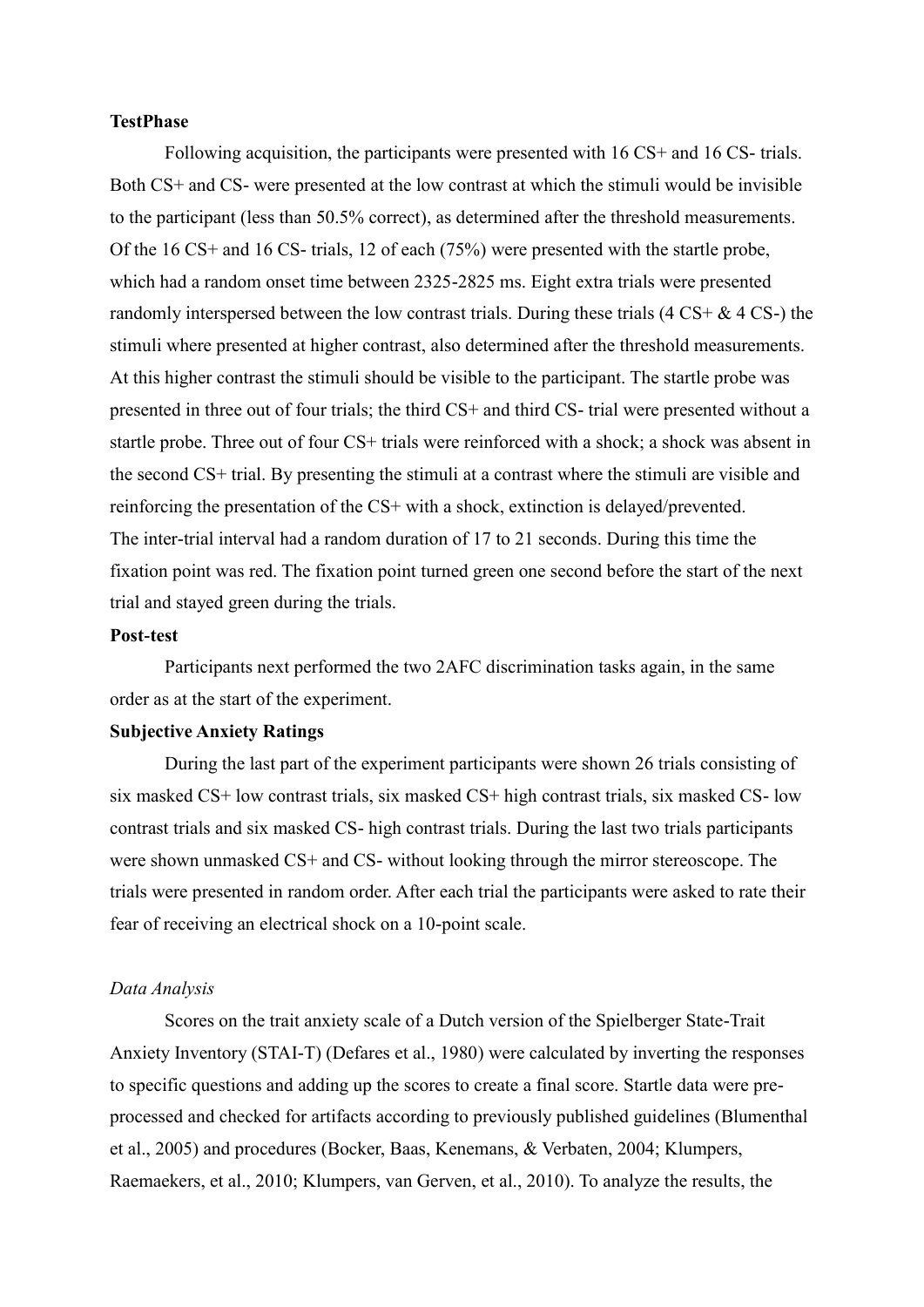startle magnitudes were transformed to z-scores per subject. Z-scores were averaged according to phase and stimulus type (CS+/CS-, high/low contrast).

Contrast thresholds were determined by fitting a Weibull distribution to the results of the threshold measurements (see figure 3 for an example). In several cases this proved impossible (see figure 4 for an example), due to an extremely high or low percentage of correct answers or large differences between the two staircases.



**Figure 3.** *Correctly fitted Weibull distribution to the results the post-test (CS-) of one participant. Top left panel: Changing contrast (intensity) of the target images during the posttest for both staircases (red/green lines) with 48 trials each. The value above the graph is the estimated 75% correct threshold. Top right panel: Weibull distribution fit to the results of both staircases, with the percentage of correct responses on the vertical axis and contrast on the horizontal axis. The value above the graph is the estimated <50.5% correct threshold. Bottom left panel: Weibull distribution fit to the results of a single staircases (red line in top left panel), with the percentage of correct responses on the vertical axis and contrast on the horizontal axis. The value above the graph is the estimated <50.5% correct threshold. Bottom right panel: Weibull distribution fitted to the results of a single staircases (green line in top*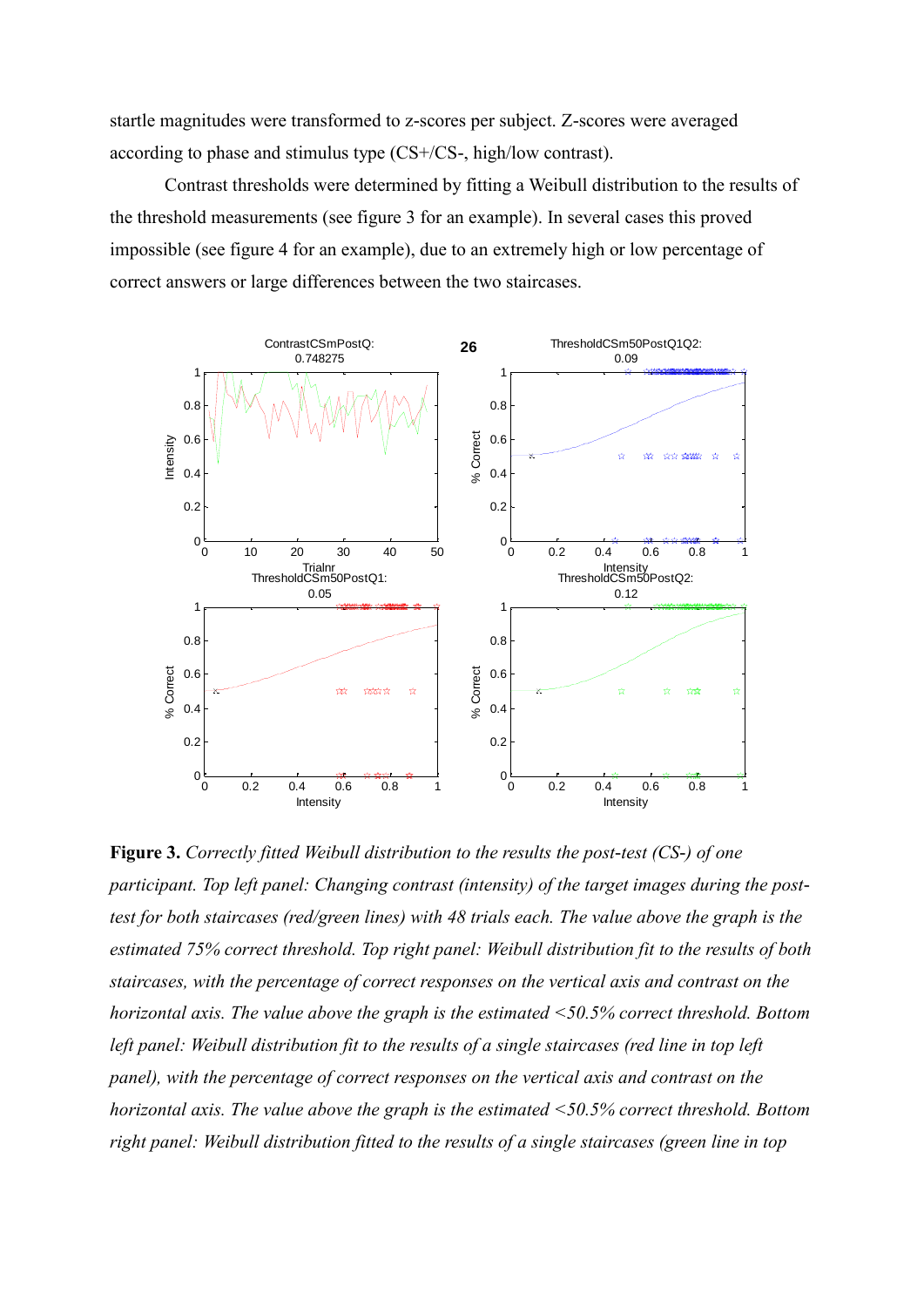



**Figure 4.** *Incorrectly fitted Weibull distribution to the results the post-test (CS+) of one participant. Top left panel: Changing contrast (intensity) of the target images during the posttest for both staircases (red/green lines) with 48 trials each. The value above the graph is the estimated 75% correct threshold. Top right panel: Weibull distribution fit to the results of both staircases, with the percentage of correct responses on the vertical axis and contrast on the horizontal axis. Bottom left panel: Weibull distribution fit to the results of a single staircases (red line in top left panel), with the percentage of correct responses on the vertical axis and contrast on the horizontal axis. Bottom right panel: Weibull distribution fitted to the results of a single staircases (green line in top left panel), with the percentage of correct responses on the vertical axis and contrast on the horizontal axis.* 

All statistical analyses were carried out in SPSS Statistics 17.0 (SPSS, Chicago, Illinois). Mean startle amplitudes and contrast threshold differences were compared in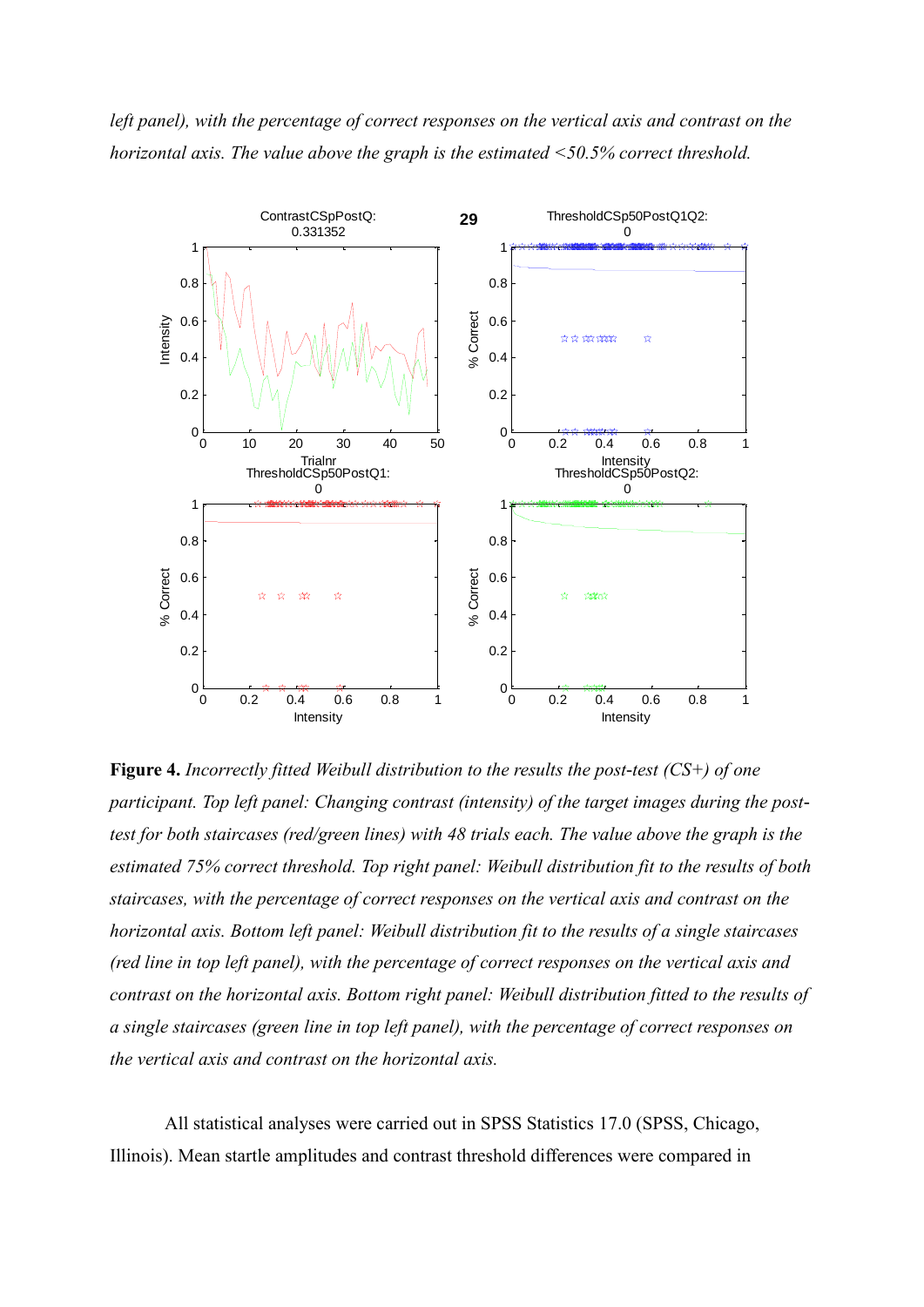repeated measures ANOVAs. State anxiety levels were compared in t-tests. Spearman's correlation was used for correlational analyses.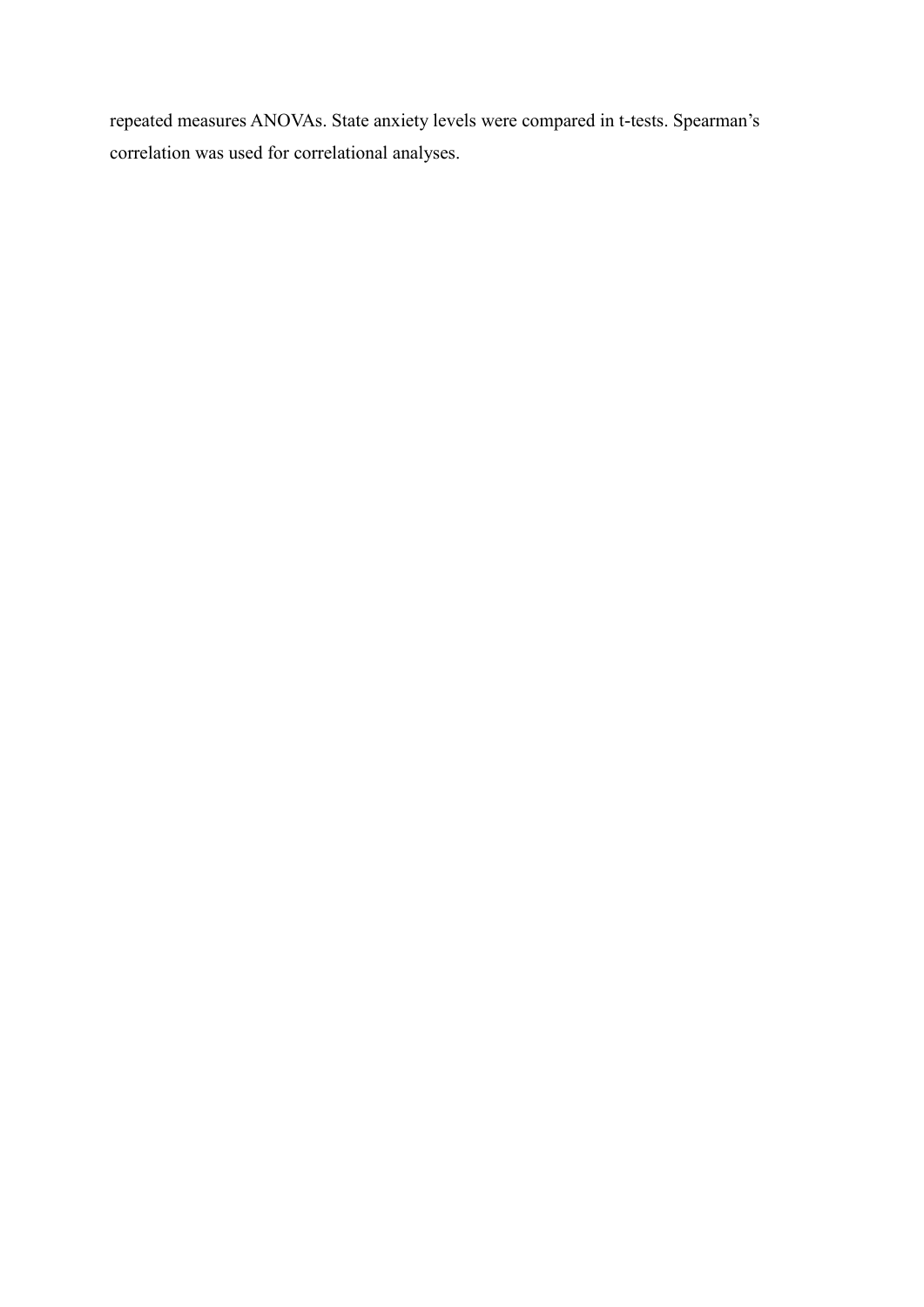# **Results**

*Spielberger State-Trait Anxiety Inventory (STAI) scores: Prior to the experiment, all* participants completed the part of the STAI pertaining to trait anxiety. Average scores and standard deviations are presented in table 2. The maximum score on the STAI-T is 80, corresponding to the highest level of trait anxiety.

|              |    | $\boldsymbol{M}$ | <b>SD</b> |
|--------------|----|------------------|-----------|
| Male         |    | 31.50            | 4.23      |
| Female       | 10 | 35.40            | 8.97      |
| <b>Total</b> | 16 | 33.94            | 7.62      |

**Table 2.** *STAI-T, average scores and standard deviations.* 

*Startle data:* All startle data were converted to standardized z-scores prior to the statistical analyses. For the sake of completeness the raw data are also displayed (figure 5). When comparing the standardized z-scores from the acquisition phase (see table 3), participants did not show a significantly higher startle amplitude when presented with the CS+ than when presented with the CS-  $(F(1,15)=3.962, p=0.065)$ . After inspection of the data, one outlier was identified with a low standardized z-score for the CS+. Removal of this outlier from the data resulted in a lower p-value, but did not result in a significant difference  $(F(1,14) = 4.372)$ ,  $p = 0.055$ ).

When comparing the standardized startle amplitudes from the test phase (table 3), there is no significant difference when participants are presented with the CS+ or the CS-  $(F(1,15) = 0.321, p = 0.579)$ . The exclusion of the results from one outlier did not result in a significant difference  $(F(1,14) = 2.319, p = 0.150)$ .

Participants also did not show a significant difference in startle amplitudes during the catch trials (F(1, 15) = 0.594,  $p = 0.453$ ), when they were presented with clearly visible stimuli. Mean Z-scores and standard deviations for the catch trials can be found in table 3.

Standardized z-scores were also grouped (per 3 data points) to analyze the effect of habituation (figure 6 & 7). The differences between the four (grouped) mean z-scores from the habituation phase were significantly different  $(F(2.122, 31.832) = 24.842, p \le 0.0005)$ . The (grouped) mean z-scores from the acquisition phase showed a significant difference between the first and second half of the trials for both the CS+  $(F(1, 15) = 6.798, p = 0.02)$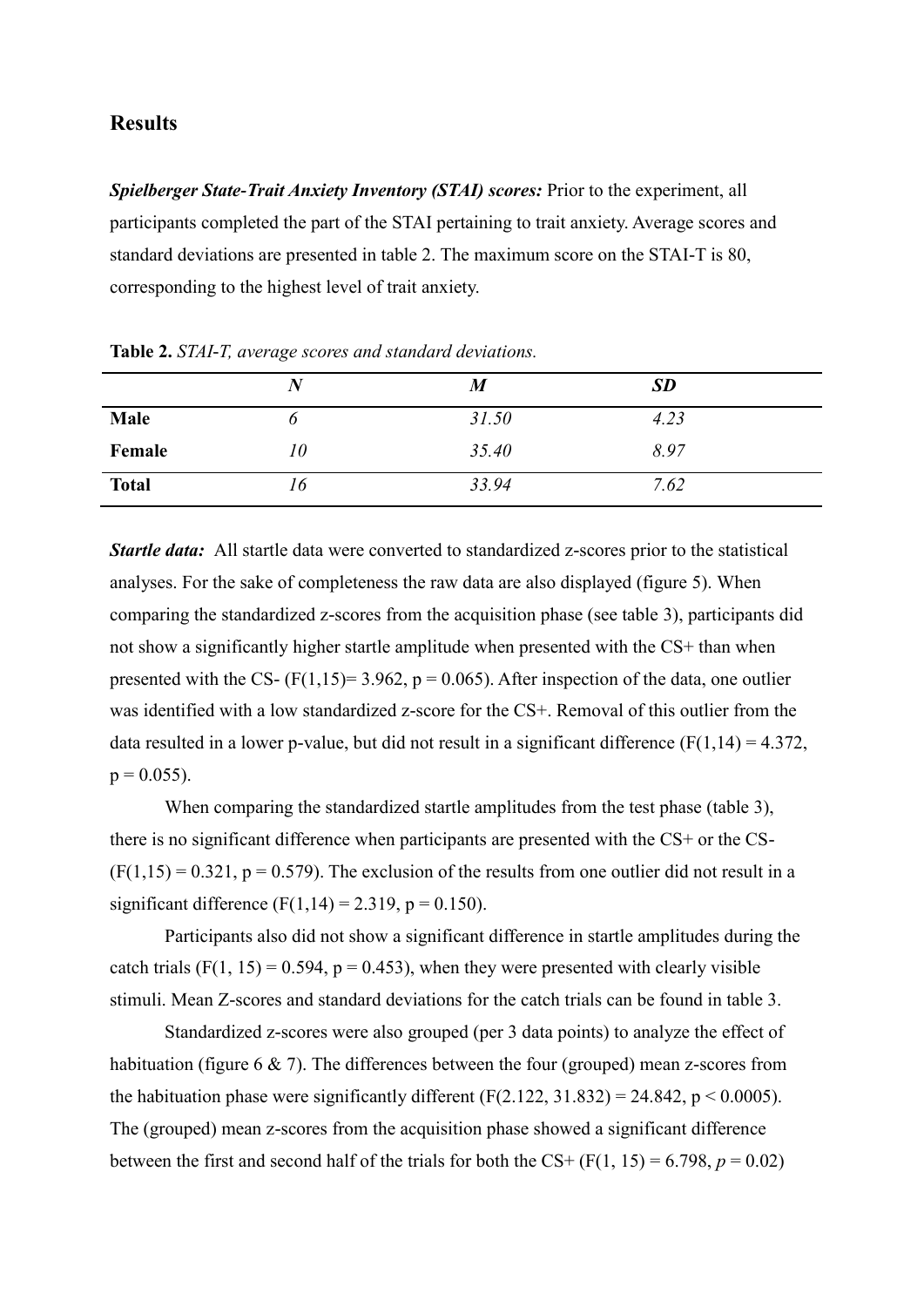and the CS-  $(F(1, 15) = 7.579, p = 0.015)$ . The differences between the four (grouped) mean z-scores from the testphase for both the CS+ (F(2.165, 32.482) = 1.264,  $p = 0.298$ ) and CS- $(F(2.757, 41.355) = 1.246, p = 0.304)$  were not significant.

**Table 3.** *Average Z-scores and standard deviations from both the acquisition phase, test phase and catch trials for all participants.*

| <b>Phase</b>        | <b>Stimulus</b> | Mean Z-      | <b>Standard</b>  | $\mathbf F$       | $\boldsymbol{p}$ |
|---------------------|-----------------|--------------|------------------|-------------------|------------------|
|                     |                 | <b>Score</b> | <b>Deviation</b> |                   |                  |
| <b>Acquistion</b>   | $CS+$           | .499         | .330             | $F(1,15) = 3.962$ | 0.065            |
|                     | $CS-$           | .160         | .590             |                   |                  |
| <b>Testphase</b>    | $CS+$           | $-.195$      | .287             |                   | 0.579            |
|                     | $CS-$           | $-.150$      | .313             | $F(1,15) = 0.321$ |                  |
| <b>Catch Trials</b> | $CS+$           | $-.339$      | .499             |                   |                  |
|                     | $CS-$           | $-.219$      | .414             | $F(1,15) = 0.594$ | 0.453            |



**Figure 5.** *Mean startle amplitudes (μV) from the acquisition phase, test phase and catch trials for both CS+ and CS-. The error bars represent the standard deviation for each phase per stimulus type. These raw startle amplitudes show no large differences between stimuli for each of the phases.*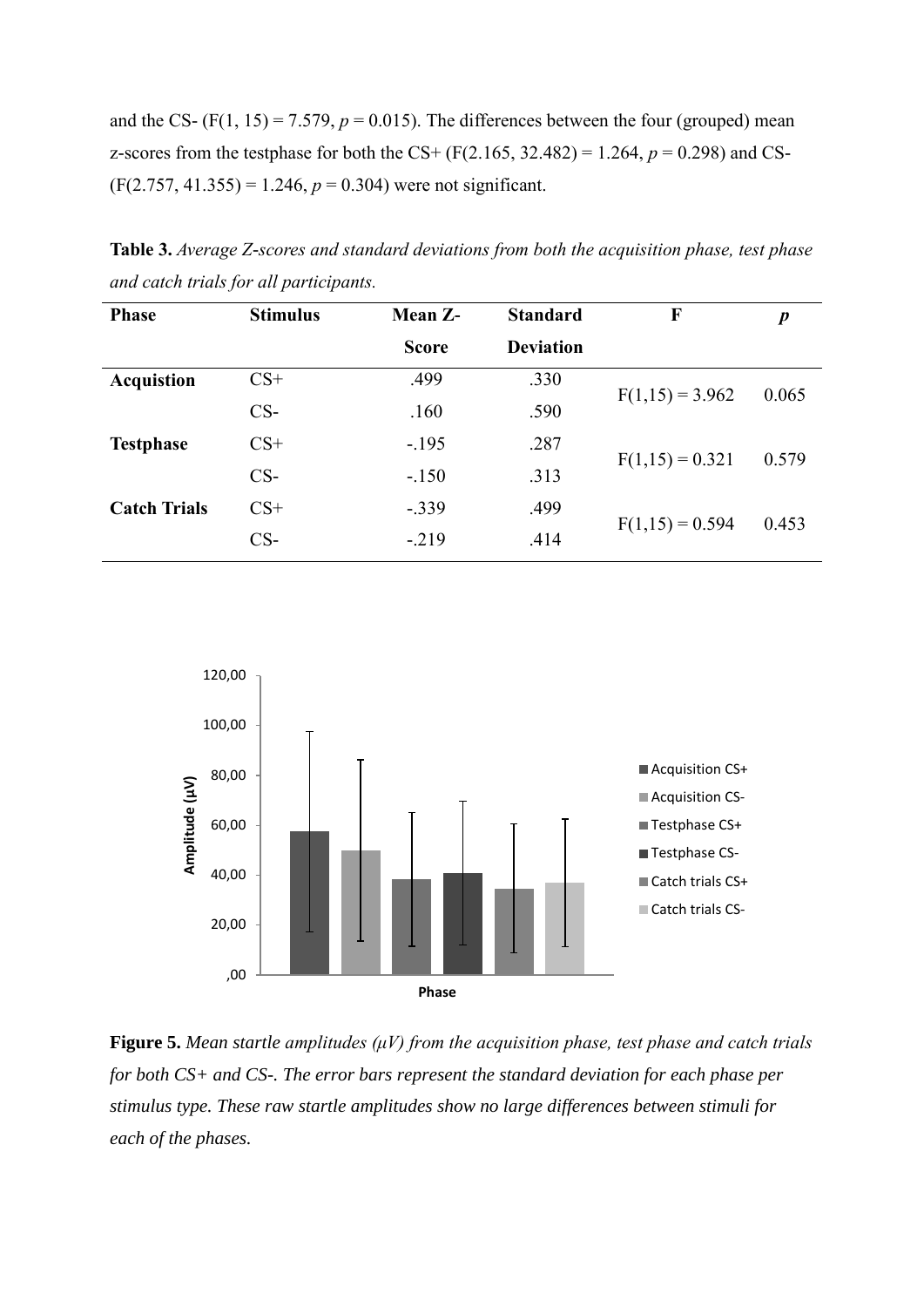

**Figure 6***. Mean standardized startle amplitudes (z-scores) from the habituation and acquisition phase, averaged per three subsequent data points. For the acquisition phase, mean standardized startle amplitudes are displayed for both CS+ and CS-. Error bars represent the standard deviation for each of the mean z-scores. Differences between the four grouped z-scores from the habituation phase were significant, as were the differences between the first and second half of the trials during acquisition for both CS+ and CS-.*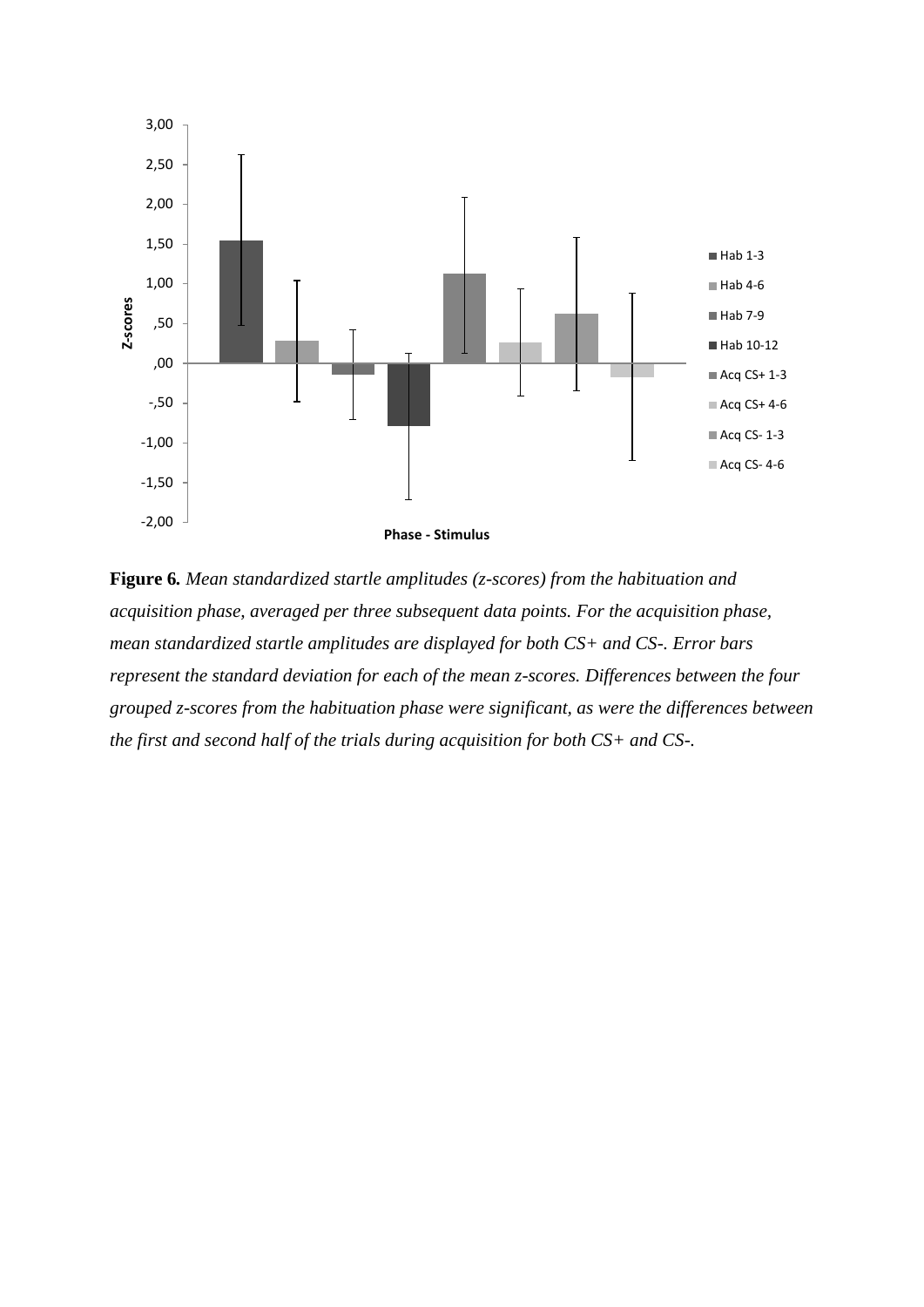

**Figure 7***. Mean standardized startle amplitudes (z-scores) from the test phase, averaged per three subsequent data points. Mean standardized startle amplitudes are displayed for both CS+ and CS-. Error bars represent the standard deviation for each of the mean z-scores. The differences between the four (grouped) z-scores for both the CS+ and CS- were not significant.*

Mean fear-potentiated startle (FPS) was determined for the acquisition phase, testphase and catch trials (figure 8). Participants showed different fear-potentiated startles during the three phases, but these differences were not significant.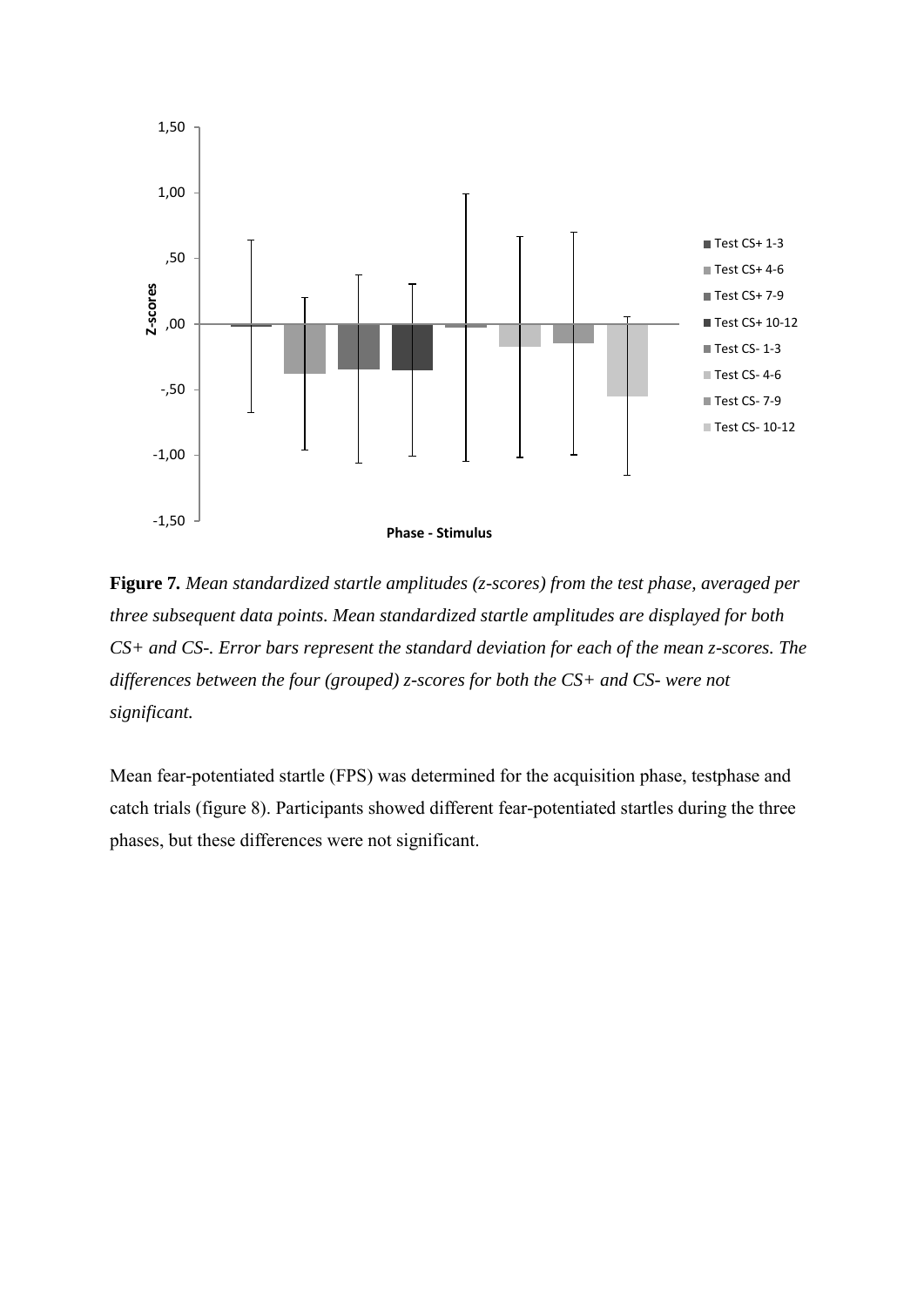

**Figure 8.** *Mean fear-potentiated startle (startle CS+ - startle CS-) for three phases of the experiment. Error bars indicate the standard deviation for each of the means. The small differences between the z-scores for each phased were not significant.*

*Contrast thresholds:* As described in the Methods sections, many of the contrast thresholds were determined based on visual inspection of the results of the pre- and post-tests. To be able to compare these thresholds, values were estimated again after all participants had completed the experiment. The average of the two estimated contrast thresholds were used for further analysis. To eliminate individual differences between participants, all mean contrast thresholds were converted to standardized z-scores. The mean z-scores are displayed in figure 9.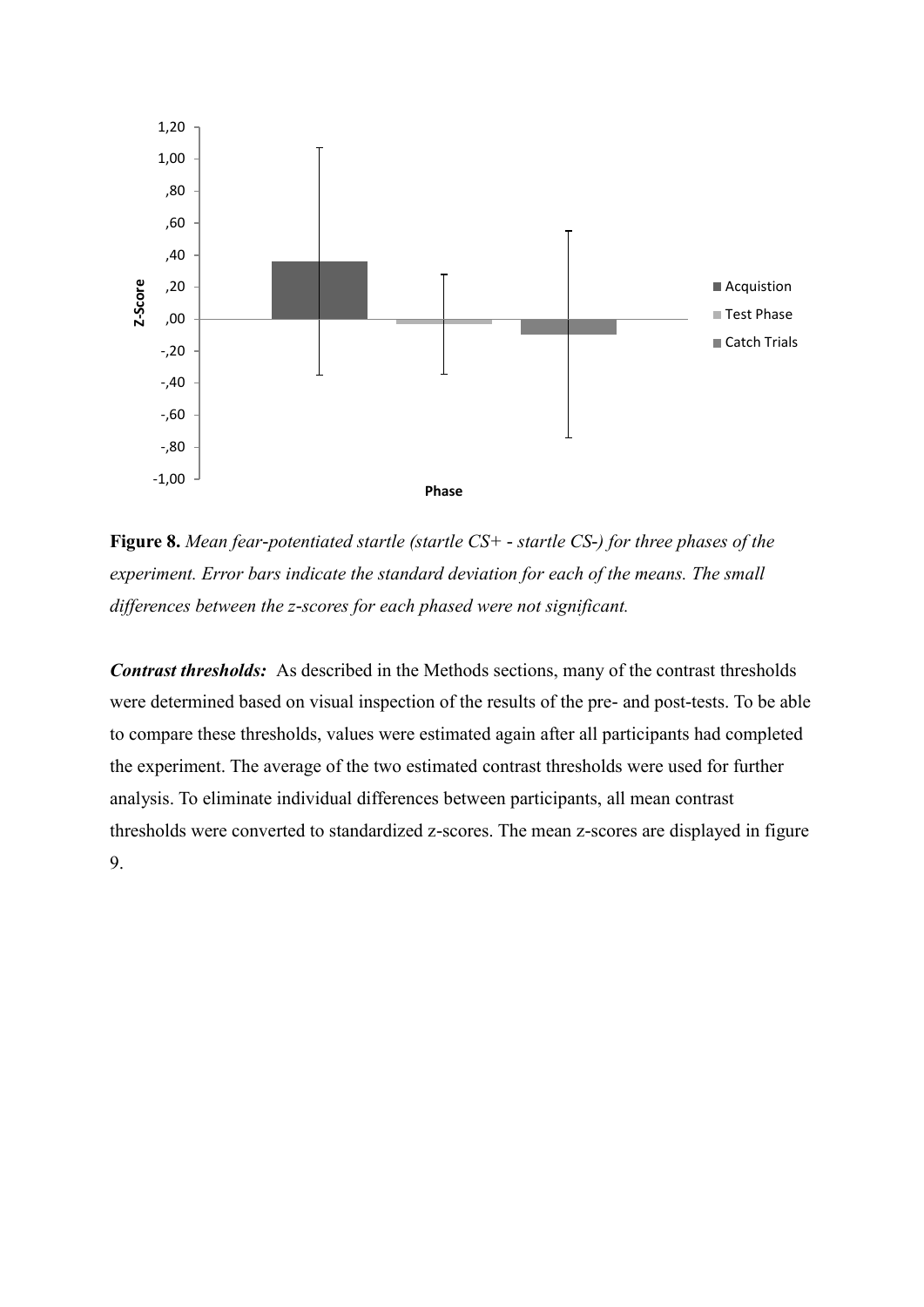

**Figure 9.** *Mean z-scores of the contrast thresholds per test (pre- and post-test), stimulus type (CS+ and CS-) and percentage of correct responses (<50.5% and >95%). Error bars indicate the standard deviation for each of the mean scores.* 

There were no significant differences between the standardized contrast thresholds as determined with the pre- and post-tests (table 4).

**Table 4.** *Significance of the differences for each stimulus/percentage correct between preand post-test (dfM = 1, dfR = 15).* 

| <b>Contrast Threshold</b> | <b>F</b> value | $\boldsymbol{p}$ |
|---------------------------|----------------|------------------|
| $CS+50$ Pre/Post          | .001           | .979             |
| CS-50 Pre/Post            | 1.035          | .325             |
| $CS+95$ Pre/Post          | .013           | .910             |
| CS-95 Pre/Post            | 3.720          | .073             |

To test for an effect of conditioning on the (in)visibility of the stimuli, the difference scores of the standardized contrast thresholds (CS+ - CS-) were compared. There were no significant differences between the difference scores at low contrast  $(F(1,15) = 0.632, p =$ 0.439) or at high contrast  $(F(1,15) = 2.233, p = 0.156)$ .

*State anxiety:* State anxiety was measured through the final anxiety questionnaire. Participants reported significantly higher levels of anxiety/fear of receiving a shock when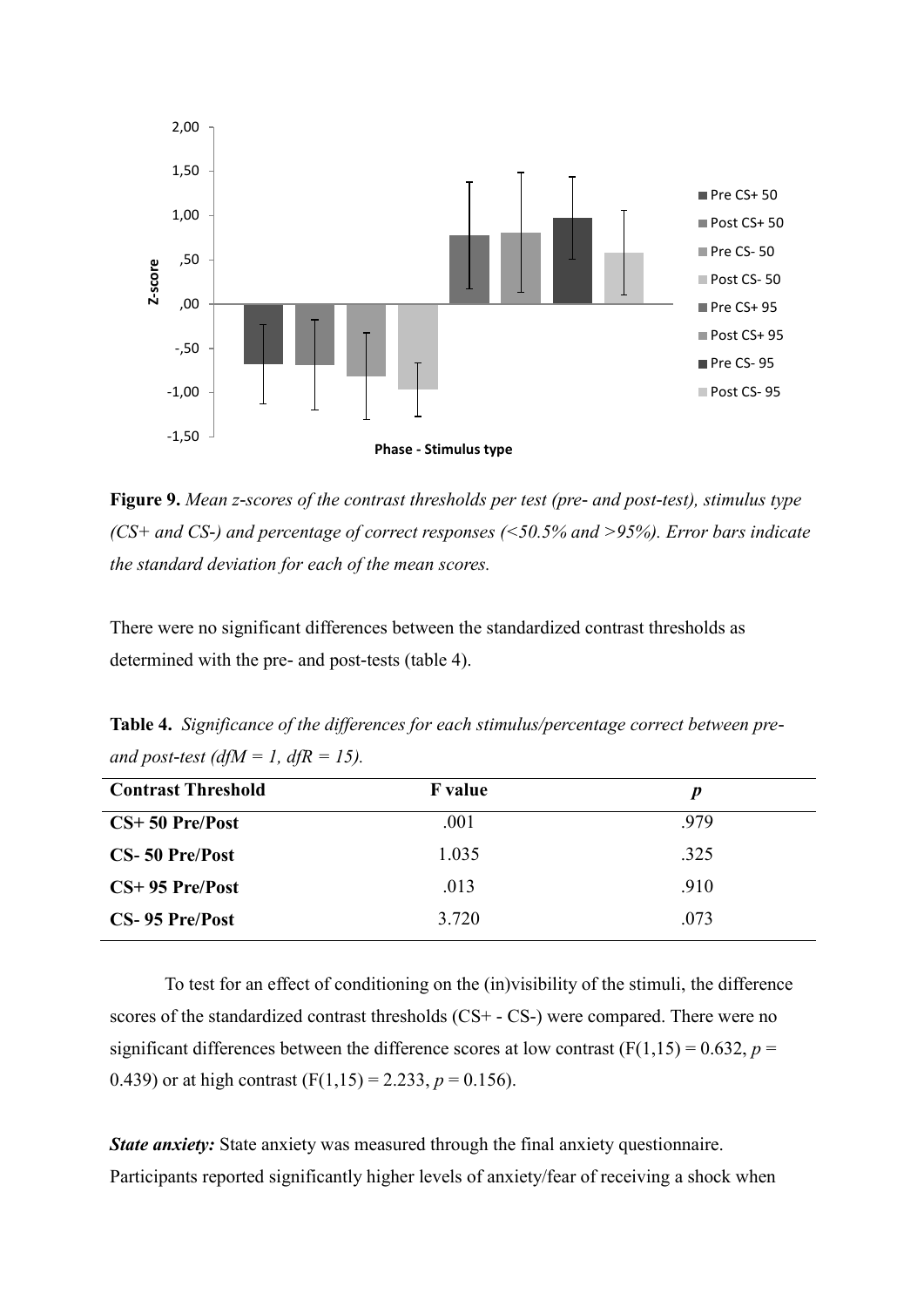presented with the CS+ than the CS- at low contrast  $(t(15) = 2.67, p = 0.018)$  and at high contrast (t(15) = 4.062,  $p = 0.001$ ), on a 6 to 60 scale. Average scores and standard deviations are presented in table 5. Participants also reported a significantly higher level anxiety/fear when the CS+ was presented without suppression than when the CS- was presented  $(t(15) =$ 4.070,  $p = 0.001$ ).

| Stimulus -    | <b>Mean Score</b> | <b>Standard</b>  |                 | p     |
|---------------|-------------------|------------------|-----------------|-------|
| Contrast      |                   | <b>Deviation</b> |                 |       |
| $CS+$ low     | 21.66             | 9.33             | $t(15) = 2.67$  | 0.018 |
| <b>CS-low</b> | 17.56             | 8.26             |                 |       |
| $CS+high$     | 29.81             | 12.85            |                 |       |
| CS-high       | 15.88             | 9.41             | $t(15) = 4.062$ | 0.001 |

**Table 5.** *Mean scores and standard deviation on reported levels of anxiety/fear.*

*STAI & FPS:* A significant correlation (Spearman) was found between the STAI score and the FPS of the acquisition phase,  $r = -0.706$ ,  $p = 0.002$  (figure 10). No significant correlations were found between the STAI score and FPS during the test-phase ( $r = -0.080$ ,  $p = 0.769$ ) or catch trials ( $r = 0.028$ ,  $p = 0.918$ ).



**Figure 10.** *Correlational plot of the STAI scores and fear-potentiated startle (FPS) during the acquisition phase of all participants. A significant negative correlation was found between the two variables.*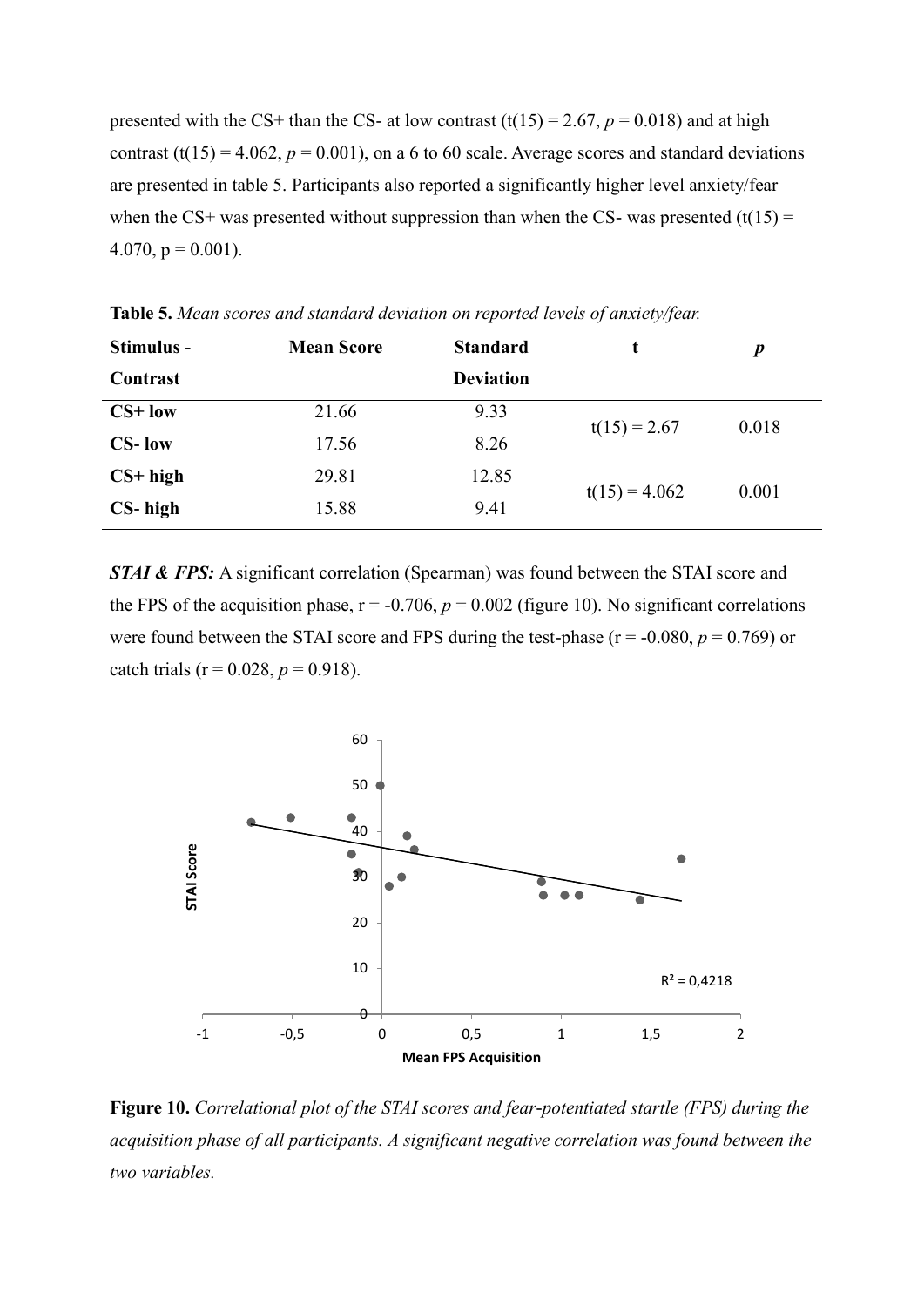*STAI & Contrast Threshold Differences:* No significant correlations were found between the STAI score and the differences in contrast thresholds between pre- and post-test.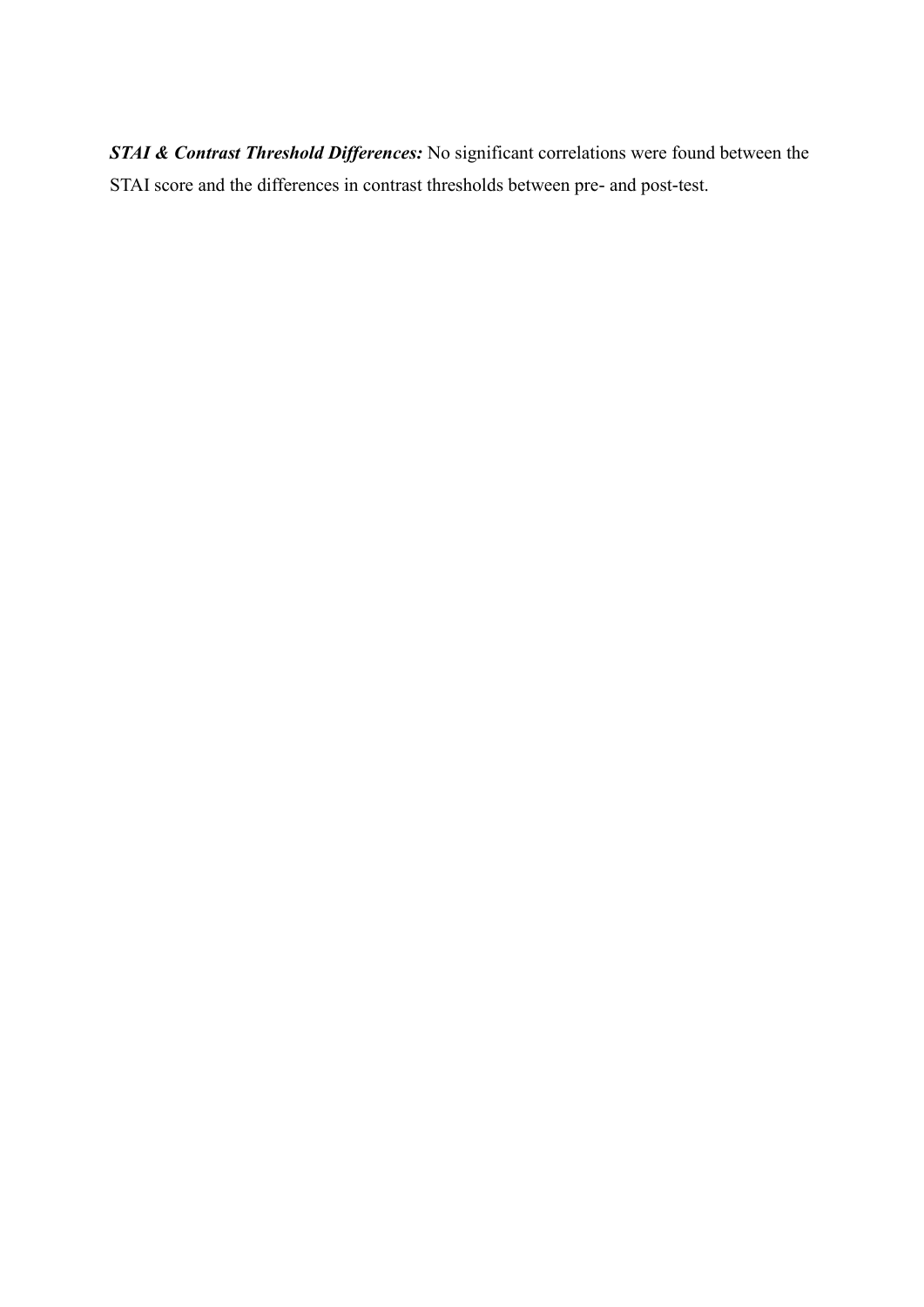#### **Discussion & Conclusion**

The goal of this study was to determine if fear-potentiation is possible when stimuli are presented subliminally. Participants first completed two pre-tests, during which the contrast thresholds of the stimuli were determined where each participant would have less than 50.5% correct. Using this contrast level to present the stimuli with continuous flash suppression should render the stimuli invisible. Following the acquisition phase, stimuli were presented subliminally and eye-blink startle was determined as an index of acquired fear. Based on previous studies [\(Alpers et al., 2005;](#page-29-5) [Ohman & Soares, 1993,](#page-31-7) [1994,](#page-31-8) [1998;](#page-31-9) [Raio et](#page-31-10)  [al., 2012;](#page-31-10) [Yang et al., 2007\)](#page-32-1), the expectation was that even unconsciously perceived stimuli would elicit a fear-potentiated startle response.

Participants showed no significant difference in their response when presented with the CS+ than when presented with the CS- during the acquisition phase, test phase or during the catch trials. There were significant differences between the blocked standardized results from the habituation phase and acquisition phase. The mean fear-potentiated startle, an important measure of conditioned fear, did not differ significantly between the three phases of the experiment (acquisition, testphase and catch trials). A comparison of the contrast thresholds determined with the pre- and post-test did not show any significant differences. This study did find a significant negative correlation between the STAI-T score and the fearpotentiated startle during the acquisition phase, indicating that in this study individuals reporting higher levels of trait anxiety showed less difference between their responses to threat and safe conditions.

Surprisingly, the results of the acquisition phase indicate that conditioning was not effective. Participants did not show significantly higher startle amplitudes when presented with the CS+ than when presented with the CS-. But participants were aware of the contingencies, as demonstrated by the significantly different scores on state anxiety reported in the final stage of the experiment. Hamm and Vaitl [\(1996\)](#page-29-3) stated that instructions specifying which stimulus would be paired with an electric shock or an acoustic startle would lead to consistent enhancement of the startle eyeblink magnitude. Solely based on this statement, the ineffective conditioning could have been caused by the participants not paying attention to the instructions or the trials, but other studies have indicated that conscious awareness or attention is not necessary to achieve fear conditioning [\(Critchley et al., 2002;](#page-29-1) [Lau et al., 2012;](#page-30-5) [Raio et](#page-31-10)  [al., 2012\)](#page-31-10). Since the stimuli consisted of horizontal and vertical gratings, participants could have found it difficult to recognize the two different stimuli, even though they were shown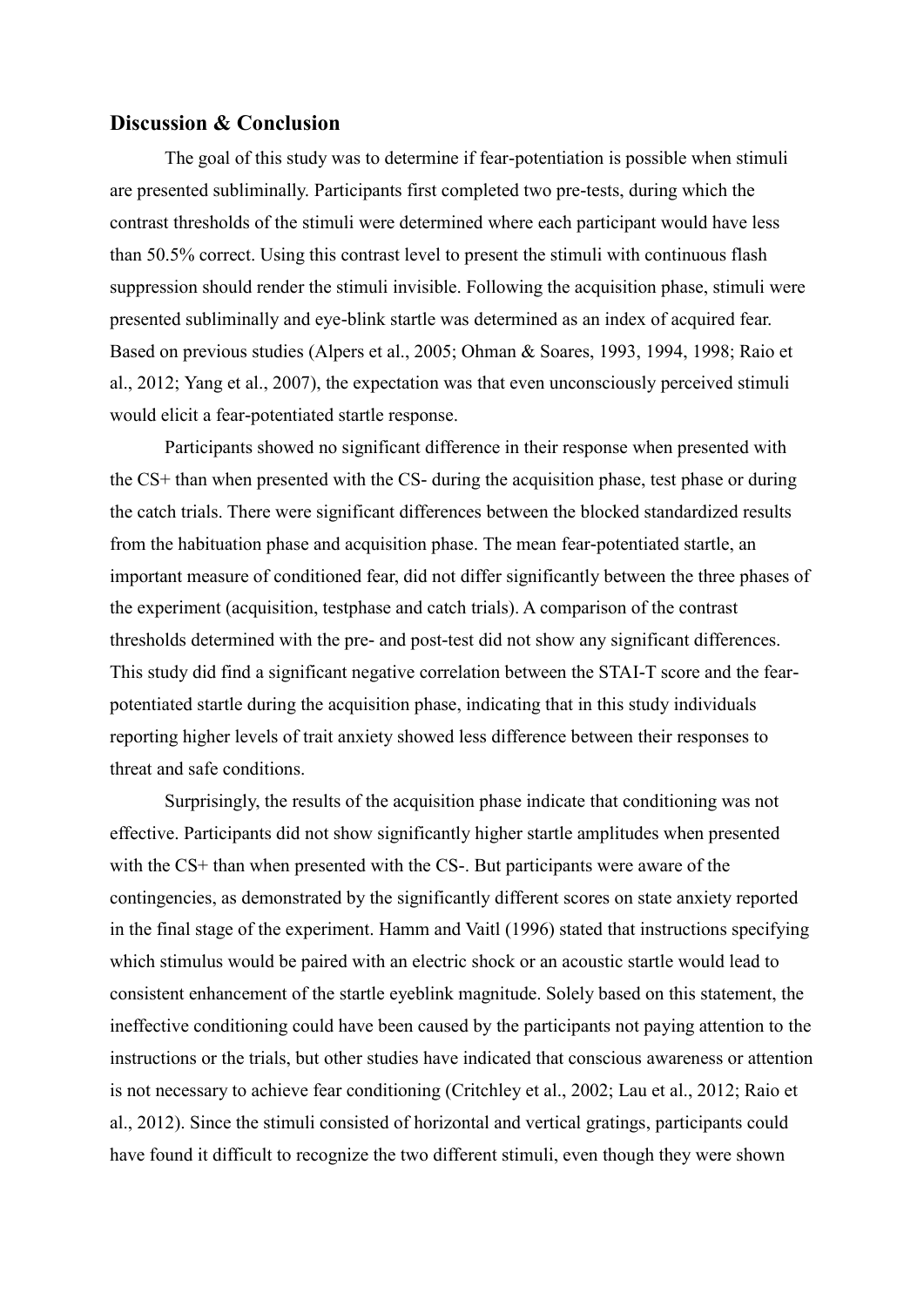clear examples during the instructions. However, the use of horizontal and vertical gratings as opposed to gratings at an oblique angle should make it easier to correctly identify the stimuli [\(Li, Peterson, & Freeman, 2003\)](#page-30-9). Another explanation could be that the shock stimulus was not strong enough to be very aversive. The shock work-up was performed with the experimenter in the room, which meant that participants could more easily pick up on the fact that their responses influenced the strength of the electric shock.

Since the participants did not demonstrate effective conditioning, this makes it difficult to interpret the results of the test-phase and catch trials. The small sample size could be contributing to these results; only 16 participants completed the experiment showing large variation (high SDs) in startle amplitudes. The participants did not show any significant differences in standardized startle amplitudes between CS+ and CS- in both phases. However, it is impossible to determine if the same results would be found if conditioning was effective. Based on previous studies of unconscious perception of emotional faces, threatening images and neutral images given emotional valence through aversive conditioning, one would expect that the results would show a larger startle amplitude when participants are presented with the CS<sup>+</sup> than the CS-

During the startle habituation and conditioning phases, participants did show a steady decline in average startle amplitude per three trials (blocked). This indicates that over time, participants reacted less to the acoustic startle probes presented during startle habituation. This steady decline was not present during the test-phase, which would indicate extinction. The main reason for the inclusion of the enforced catch trials during the test-phase was to prevent extinction, which appears to have had the desired effect.

An important aspect of this study was the unconscious presentation of stimuli. High and low contrast thresholds were determined prior to conditioning. Since it was not always possible to fit a Weibull distribution to the results of the pre-test, some of the thresholds were estimated based on visual inspection of the data. Estimates were conservative for the low contrast thresholds to ensure invisibility and liberal for the high contrast thresholds to ensure visibility of the stimuli. However, it is difficult to state that stimuli were indeed presented subliminally throughout the entire experiment. This could be overcome by asking participants to identify the stimulus after each trial and rate their confidence. [Raio et al. \(2012\)](#page-31-10) used this method to verify successful manipulation of awareness; objective unawareness would be indicated by performance at chance level in identifying the stimulus and subjective awareness would be indicated by low confidence in the identification.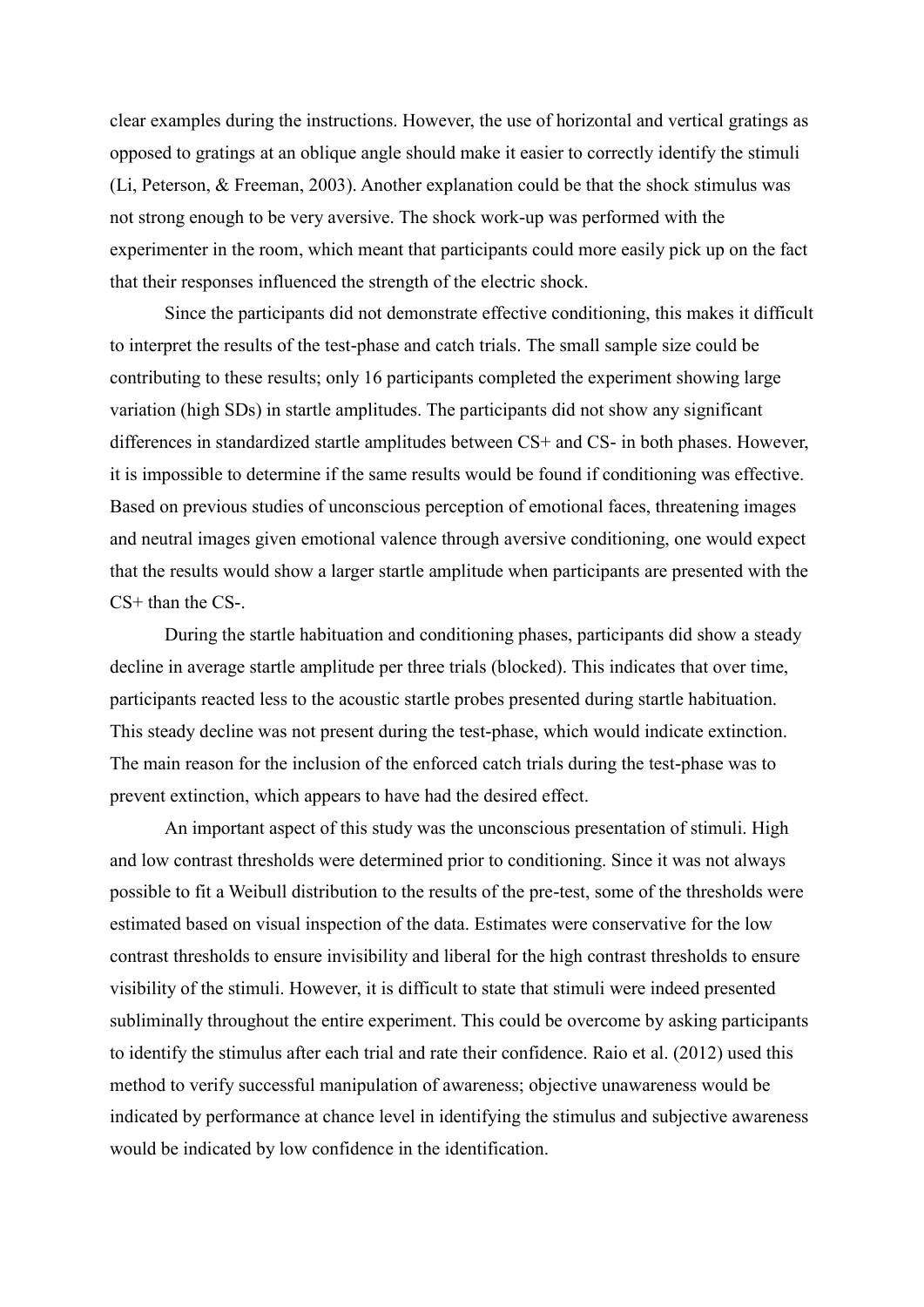In conclusion, the results of this study provide no conclusive evidence that subliminal stimuli are sufficiently processed to elicit a conditioned response. Main problems were the ineffective conditioning, even though state anxiety scores did indicate contingency awareness, and the uncertainty of continuous subliminal presentation of the stimuli. Other, easily overcome, issues are the low number of participants and the duration of the task; participants had to stay focused for approximately two hours. For a follow-up study, one would first have to achieve effective conditioning, perhaps through the use of more easily recognized stimuli.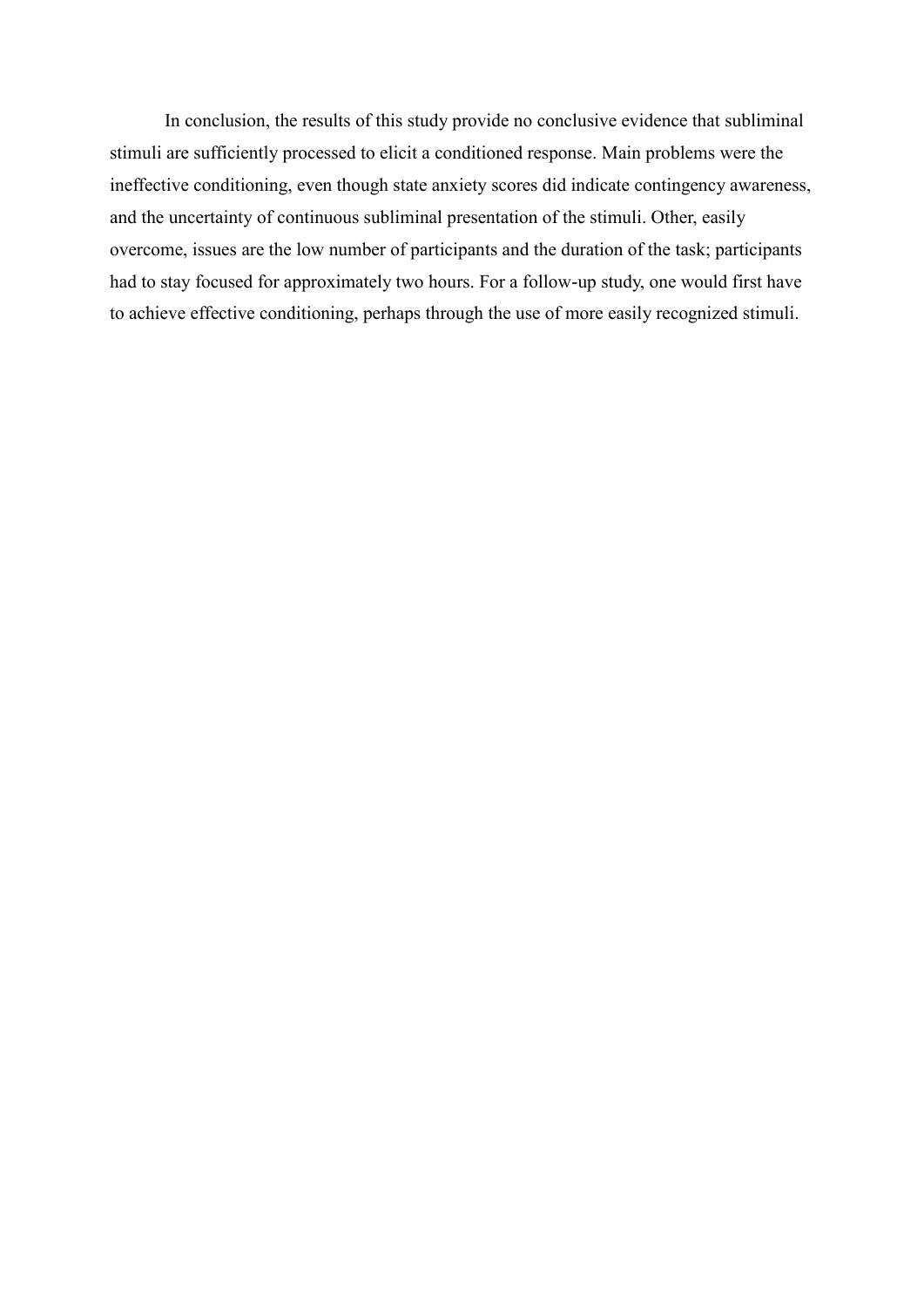# **References**

- <span id="page-29-5"></span>Alpers, G. W., Ruhleder, M., Walz, N., Muhlberger, A., & Pauli, P. (2005). Binocular rivalry between emotional and neutral stimuli: a validation using fear conditioning and EEG. *Int J Psychophysiol, 57*(1), 25-32. doi: S0167-8760(05)00055-3 [pii] 10.1016/j.ijpsycho.2005.01.008
- <span id="page-29-8"></span>Blumenthal, T. D., Cuthbert, B. N., Filion, D. L., Hackley, S., Lipp, O. V., & van Boxtel, A. (2005). Committee report: Guidelines for human startle eyeblink electromyographic studies. [Research Support, U.S. Gov't, P.H.S., Review]. *Psychophysiology, 42*(1), 1- 15. doi: 10.1111/j.1469-8986.2005.00271.x
- <span id="page-29-9"></span>Bocker, K. B., Baas, J. M., Kenemans, J. L., & Verbaten, M. N. (2004). Differences in startle modulation during instructed threat and selective attention. [Research Support, Non-U.S. Gov't]. *Biol Psychol, 67*(3), 343-358. doi: 10.1016/j.biopsycho.2004.01.001
- <span id="page-29-6"></span>Brainard, D. H. (1997). The Psychophysics Toolbox. [Research Support, U.S. Gov't, Non-P.H.S., Research Support, U.S. Gov't, P.H.S.]. *Spat Vis, 10*(4), 433-436.
- <span id="page-29-1"></span>Critchley, H. D., Mathias, C. J., & Dolan, R. J. (2002). Fear conditioning in humans: the influence of awareness and autonomic arousal on functional neuroanatomy. *Neuron, 33*(4), 653-663. doi: S0896627302005883 [pii]
- <span id="page-29-7"></span>Defares, P. B., Ploeg, H. M. v. d., & Spielberger, C. D. (1980). Een nederlandstalige bewerking van de Spielberger State-Trait Anxiety Inventory: de Zelf-Beoordelings Vragenlijst.
- <span id="page-29-4"></span>Fanselow, M. S. (1994). Neural Organization of the Defensive Behavior System Responsible for Fear. *Psychonomic Bulletin & Review, 1*(4), 429-438. doi: Doi 10.3758/Bf03210947
- <span id="page-29-2"></span>Grillon, C., & Baas, J. (2003). A review of the modulation of the startle reflex by affective states and its application in psychiatry. *Clin Neurophysiol, 114*(9), 1557-1579. doi: S1388245703002025 [pii]
- <span id="page-29-3"></span>Hamm, A. O., & Vaitl, D. (1996). Affective learning: awareness and aversion. *Psychophysiology, 33*(6), 698-710.
- <span id="page-29-0"></span>Hamm, A. O., & Weike, A. I. (2005). The neuropsychology of fear learning and fear regulation. *Int J Psychophysiol, 57*(1), 5-14. doi: S0167-8760(05)00053-X [pii] 10.1016/j.ijpsycho.2005.01.006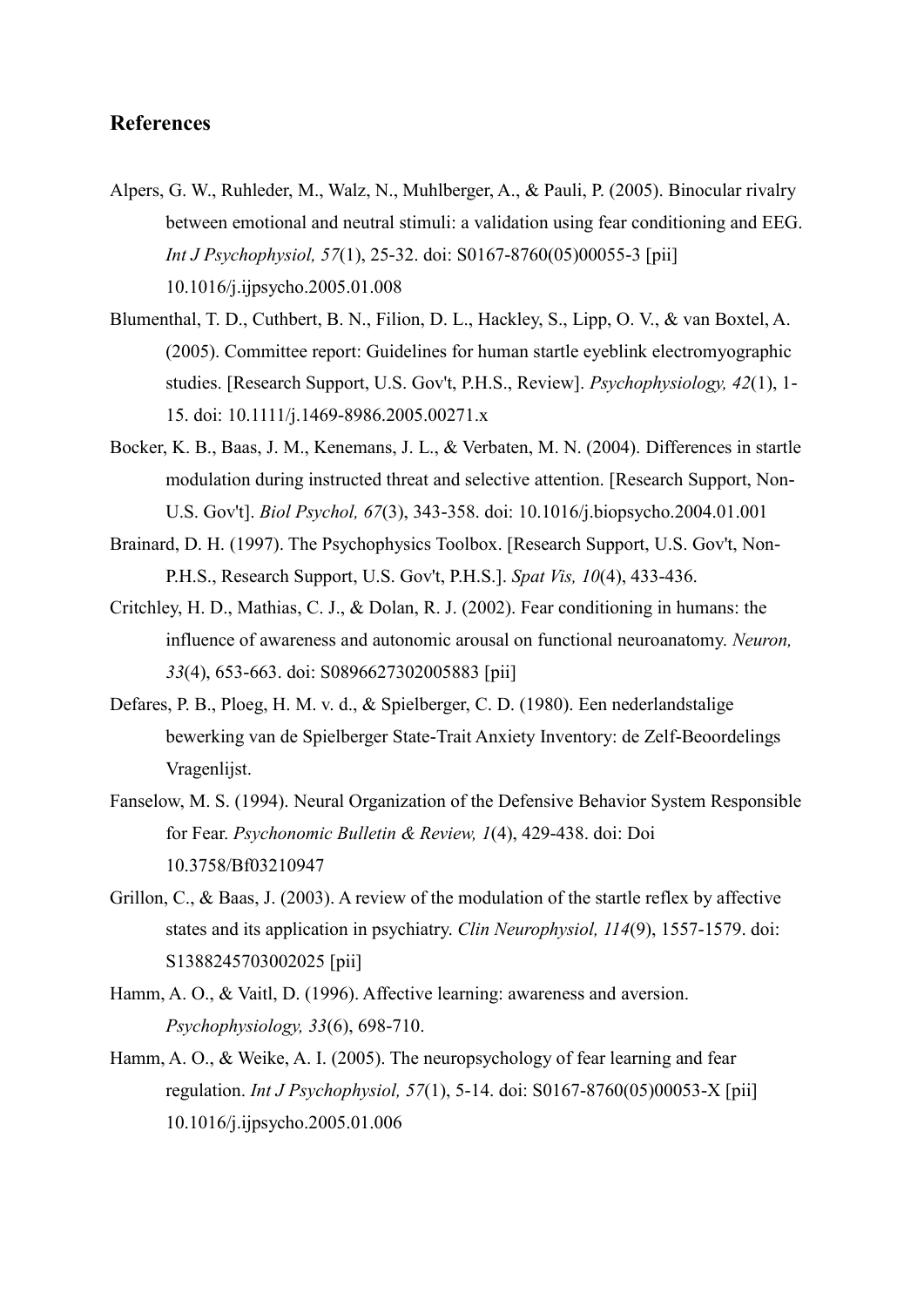- <span id="page-30-3"></span>Kim, C. Y., & Blake, R. (2005). Psychophysical magic: rendering the visible 'invisible'. *Trends Cogn Sci, 9*(8), 381-388. doi: S1364-6613(05)00184-1 [pii] 10.1016/j.tics.2005.06.012
- <span id="page-30-6"></span>Klumpers, F., Heitland, I., Oosting, R. S., Kenemans, J. L., & Baas, J. M. (2012). Genetic variation in serotonin transporter function affects human fear expression indexed by fear-potentiated startle. *Biol Psychol, 89*(2), 277-282. doi: 10.1016/j.biopsycho.2011.10.018
- <span id="page-30-7"></span>Klumpers, F., Raemaekers, M. A., Ruigrok, A. N., Hermans, E. J., Kenemans, J. L., & Baas, J. M. (2010). Prefrontal mechanisms of fear reduction after threat offset. [Research Support, Non-U.S. Gov't]. *Biol Psychiatry, 68*(11), 1031-1038. doi: 10.1016/j.biopsych.2010.09.006
- <span id="page-30-8"></span>Klumpers, F., van Gerven, J. M., Prinssen, E. P., Niklson, I., Roesch, F., Riedel, W. J., . . . Baas, J. M. (2010). Method development studies for repeatedly measuring anxiolytic drug effects in healthy humans. [Research Support, Non-U.S. Gov't]. *J Psychopharmacol, 24*(5), 657-666. doi: 10.1177/0269881109103115
- <span id="page-30-2"></span>Kouider, S., & Dehaene, S. (2007). Levels of processing during non-conscious perception: a critical review of visual masking. *Philos Trans R Soc Lond B Biol Sci, 362*(1481), 857-875. doi: Q8G05208M6626H04 [pii] 10.1098/rstb.2007.2093
- <span id="page-30-1"></span>Lang, P. J., Bradley, M. M., & Cuthbert, B. N. (1990). Emotion, attention, and the startle reflex. [Research Support, U.S. Gov't, P.H.S. Review]. *Psychol Rev, 97*(3), 377-395.
- <span id="page-30-0"></span>Lang, P. J., Bradley, M. M., & Cuthbert, B. N. (1997). Motivated attention: affect, activation and action. In P. J. Lang, R. F. Simons & M. T. Balaban (Eds.), *Attention and Orienting: Sensory and Motivational Processes* (pp. 97-135). Hillsdale, NJ: Erlbaum.
- <span id="page-30-5"></span>Lau, H. L., Carmel, D., Raio, C. M., & Schiller, D. (2012). *Learning about fear and safety without awareness*. Paper presented at the 2012 Neuroscience Meeting, New Orleans, LA.
- <span id="page-30-9"></span>Li, B., Peterson, M. R., & Freeman, R. D. (2003). Oblique effect: a neural basis in the visual cortex. [Research Support, U.S. Gov't, P.H.S.]. *J Neurophysiol, 90*(1), 204-217. doi: 10.1152/jn.00954.2002
- <span id="page-30-4"></span>Lin, Z., & He, S. (2009). Seeing the invisible: the scope and limits of unconscious processing in binocular rivalry. *Prog Neurobiol, 87*(4), 195-211. doi: S0301-0082(08)00097-X [pii] 10.1016/j.pneurobio.2008.09.002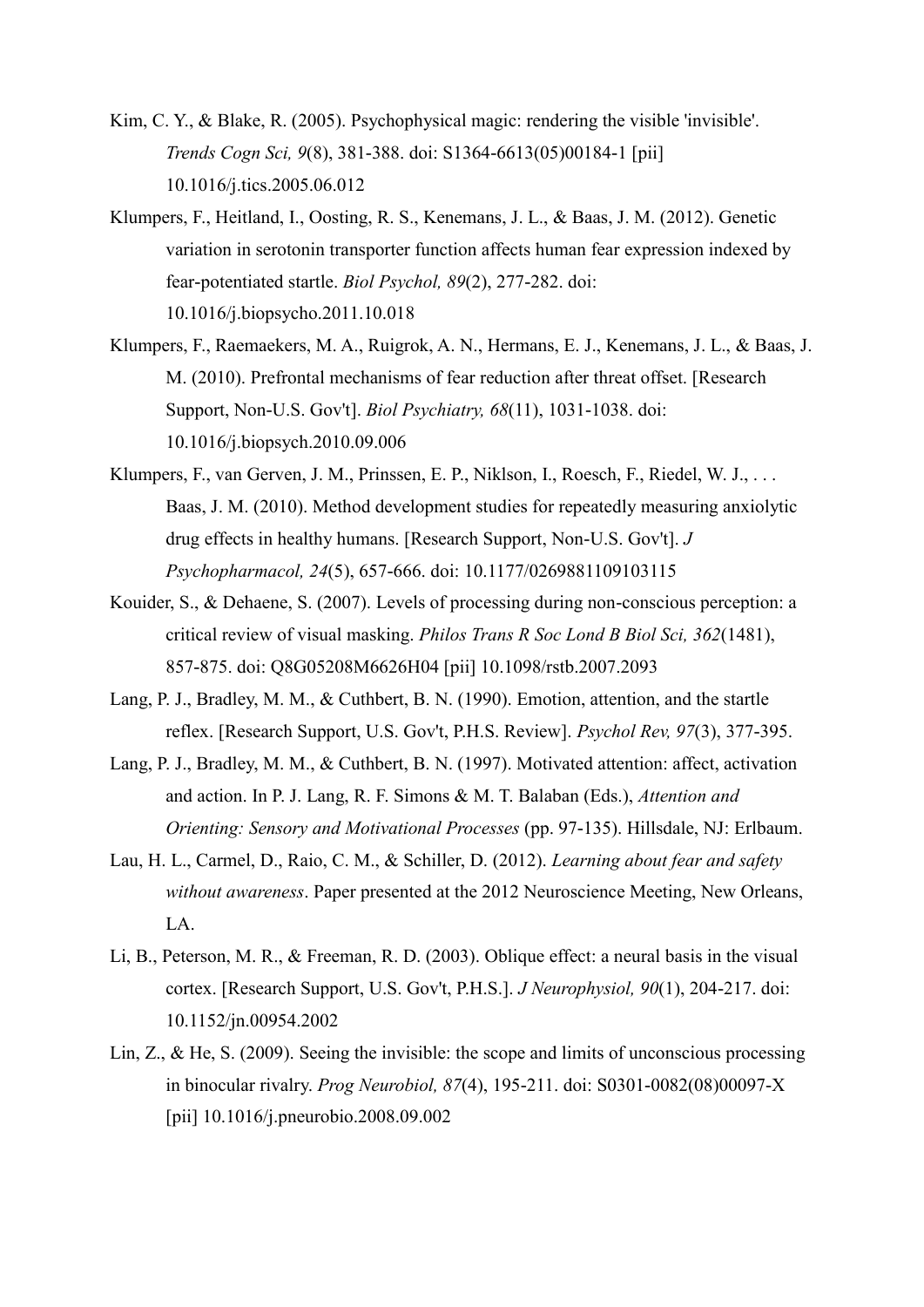- <span id="page-31-1"></span>Öhman, A. (2008). Fear and Anxiety - Overlaps and Dissociations. In M. Lewis, J. M. Haviland-Jones & L. Feldman Barrett (Eds.), *Handbook of Emotions* (Third ed., pp. 709-729). New York: The Guilford Press.
- <span id="page-31-2"></span>Ohman, A., & Mineka, S. (2001). Fears, phobias, and preparedness: toward an evolved module of fear and fear learning. [Research Support, Non-U.S. Gov't, Research Support, U.S. Gov't, Non-P.H.S., Review]. *Psychol Rev, 108*(3), 483-522.
- <span id="page-31-7"></span>Ohman, A., & Soares, J. J. (1993). On the automatic nature of phobic fear: conditioned electrodermal responses to masked fear-relevant stimuli. *J Abnorm Psychol, 102*(1), 121-132.
- <span id="page-31-8"></span>Ohman, A., & Soares, J. J. (1994). "Unconscious anxiety": phobic responses to masked stimuli. *J Abnorm Psychol, 103*(2), 231-240.
- <span id="page-31-9"></span>Ohman, A., & Soares, J. J. (1998). Emotional conditioning to masked stimuli: expectancies for aversive outcomes following nonrecognized fear-relevant stimuli. *J Exp Psychol Gen, 127*(1), 69-82.
- <span id="page-31-10"></span>Raio, C. M., Carmel, D., Carrasco, M., & Phelps, E. A. (2012). Nonconscious fear is quickly acquired but swiftly forgotten. [Letter Research Support, N.I.H., Extramural, Research Support, Non-U.S. Gov't]. *Curr Biol, 22*(12), R477-479. doi: 10.1016/j.cub.2012.04.023
- <span id="page-31-6"></span>Singer, N., Eapen, M., Grillon, C., Ungerleider, L. G., & Hendler, T. (2012). Through the Eyes of Anxiety: Dissecting Threat Bias via Emotional-Binocular Rivalry. *Emotion*. doi: 10.1037/a0027070
- <span id="page-31-0"></span>Sylvers, P., Lilienfeld, S. O., & LaPrairie, J. L. (2011). Differences between trait fear and trait anxiety: implications for psychopathology. *Clin Psychol Rev, 31*(1), 122-137. doi: S0272-7358(10)00131-5 [pii] 10.1016/j.cpr.2010.08.004
- <span id="page-31-4"></span>Tong, F., Meng, M., & Blake, R. (2006). Neural bases of binocular rivalry. *Trends Cogn Sci, 10*(11), 502-511. doi: S1364-6613(06)00240-3 [pii] 10.1016/j.tics.2006.09.003
- <span id="page-31-5"></span>Tsuchiya, N., & Koch, C. (2005). Continuous flash suppression reduces negative afterimages. *Nat Neurosci, 8*(8), 1096-1101. doi: nn1500 [pii] 10.1038/nn1500
- <span id="page-31-11"></span>Watson, A. B., & Pelli, D. G. (1983). QUEST: a Bayesian adaptive psychometric method. *Percept Psychophys, 33*(2), 113-120.
- <span id="page-31-3"></span>Williams, L. M., Liddell, B. J., Rathjen, J., Brown, K. J., Gray, J., Phillips, M., . . . Gordon, E. (2004). Mapping the time course of nonconscious and conscious perception of fear: an integration of central and peripheral measures. *Hum Brain Mapp, 21*(2), 64-74. doi: 10.1002/hbm.10154